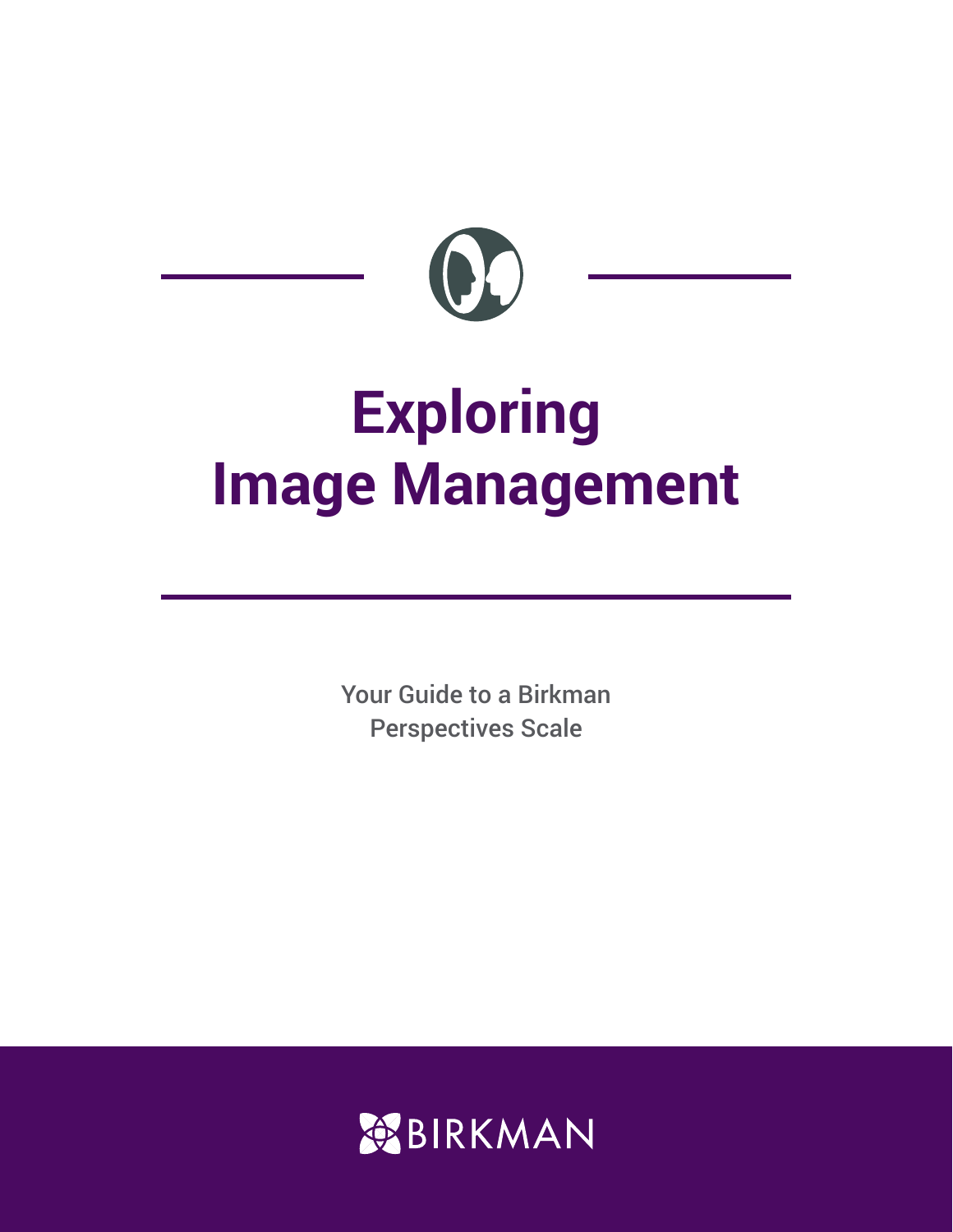# **Table of Contents**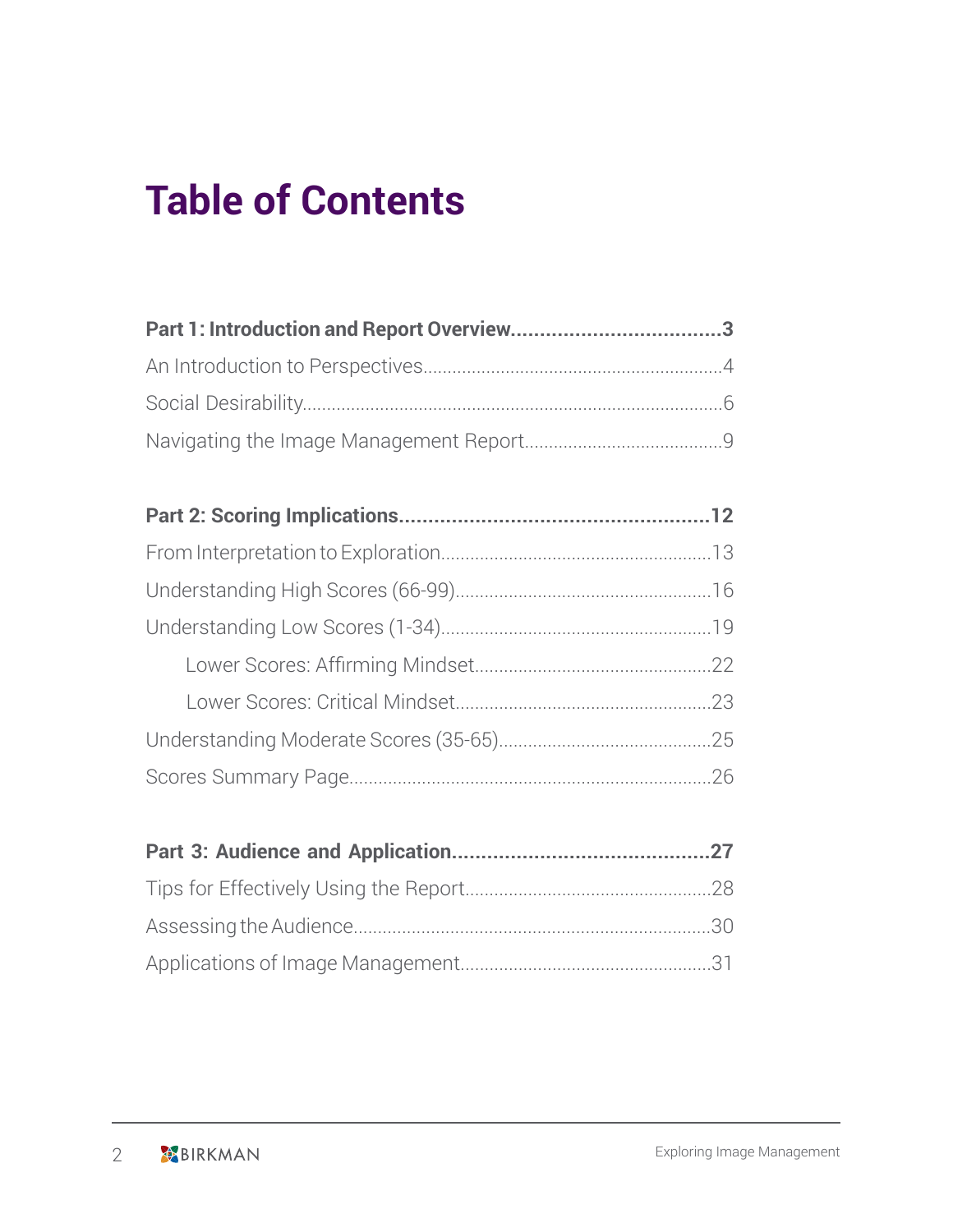# **PART ONE Introduction and Report Overview**

"Image Management is part and parcel of a person's total mindset, or belief system. In other words, it is more correctly described as attitudinal in nature, rather than behavioral... We can't directly see or observe a person's mindset, although we often get glimpses into it from behaviors we can observe– at least if we're paying close attention."

**In the first part of this guide, we will introduce you to two key foundational concepts of Image Management: perspective and social desirability. These two concepts are fundamental to the Image Management report, which we will also explore in this section.** The Image Management report is a rich narrative that provides many meaningful starting points for coaching conversations. Each section describes the mindset of the individual in order to create discussion around their Image Management orientation within a context that is relevant to that person in that moment.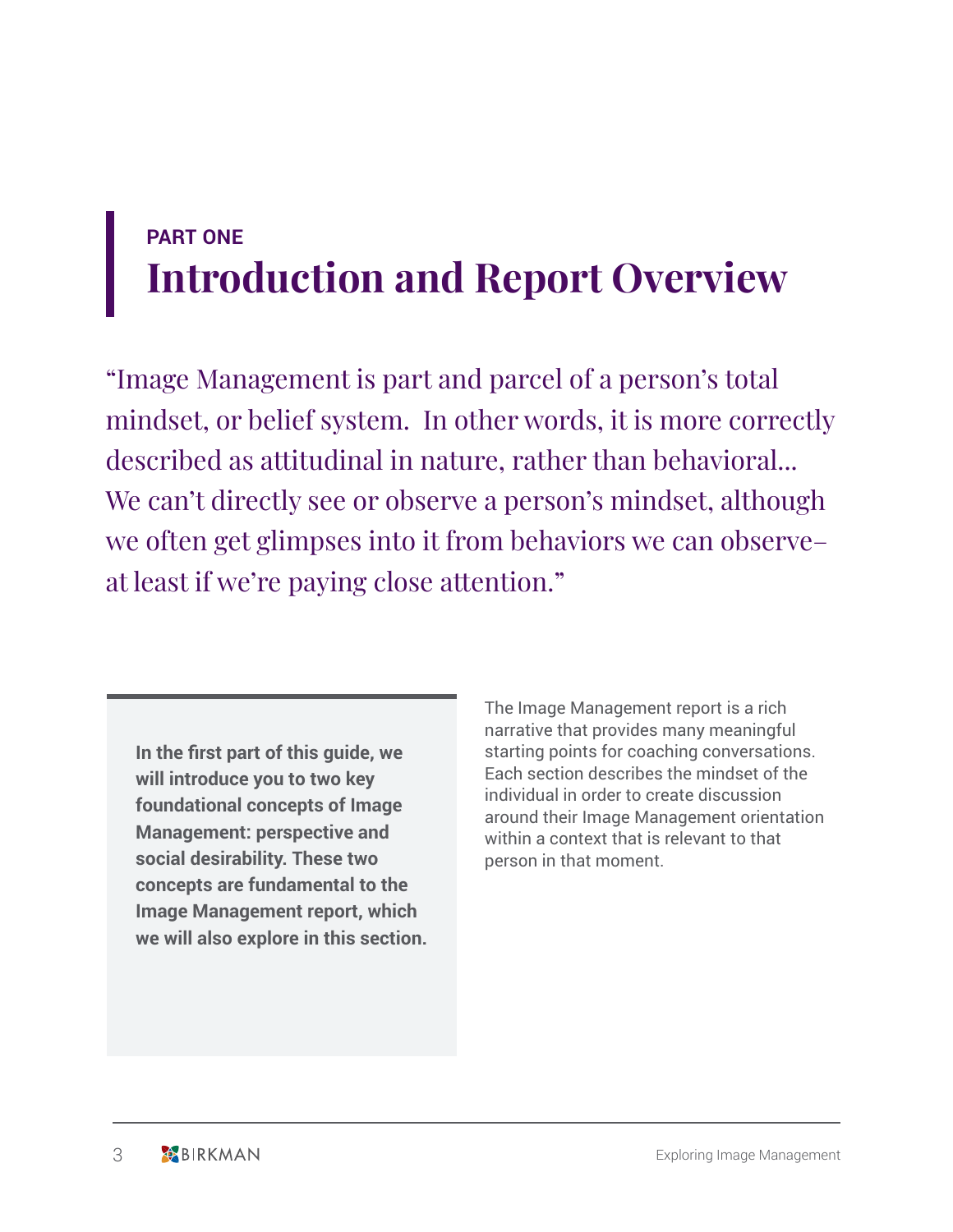# **An Introduction to Perspectives**

All psychometric instruments—every personality profile—is capable of producing a measure of *individuality.* And The Birkman Method is no exception, although it would not be unreasonable to say that The Birkman Method is exceptional in this regard, because thanks to Roger Birkman's brilliance, we are able to produce not just one, but six distinct measures of individuality.



Very simply, individuality speaks to the relationship we have with the world around us. As such, measures of individuality don't provide specific behavioral indications, but rather information that reflects how we see ourselves fitting into and navigating our way around the complex phenomenon known as life.

At Birkman, we refer to these scales as *perspectives.* They are attitudinal in nature, as opposed to the behavioral nature of the Components. We can't directly observe attitudes (at least not in the same way we observe behaviors); however, sometimes we get glimpses into our belief systems based on observable behaviors. It is fair to say that our attitudes drive our behaviors, but without solid background information, it is easy to misinterpret the connection between our attitudes and our behaviors.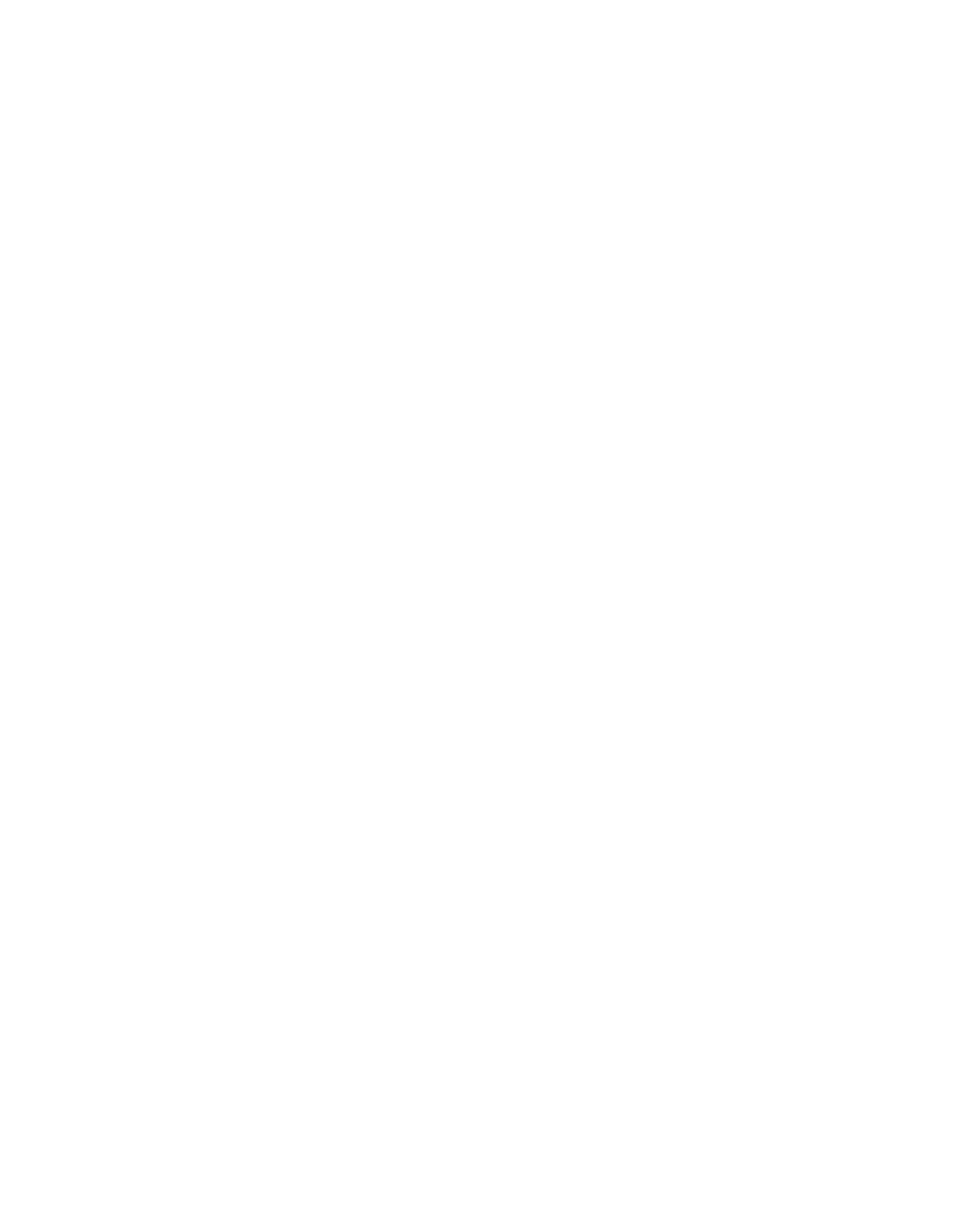# **Social Desirability**

Ever since psychometricians started trying to put some structure to the issue of measuring personality, it has been well known that people tend to put themselves in *a positive light* when answering questions about their behavior. This phenomenon is known as *positive self-reporting.*  Studies of positive self-reporting provide us with insights about something called *social desirability.*

Most of us instinctively know what society expects from us, behaviorally speaking, even though we may not spend much conscious time thinking about it. But when asked specific questions about ourselves, we reveal that knowledge to a greater or lesser extent when we say desirable things about ourselves as we answer the questions in a personality instrument. Some of these things we say include… I'm friendly, I'm not emotional, I follow the rules, and I make decisions quickly. Those are examples of socially desirable behaviors.

Since Dr. Birkman inquired not only about how we view ourselves but also about how we view others, we have the added advantage of being able to see how much social desirability is ascribed not just to ourselves, but to "most people" as well.

And to a greater or lesser extent, over 90% of the population claims more of those kinds of behaviors for themselves than they claim for most people! You're probably surprised at that last statement. A lot of people are when they hear/read it for the first time, but that's how pervasive the dynamic of social desirability is. We have the data to prove it. And it's a human trait, not a cultural one.

Almost all personality tests try to adjust the results to compensate for the tendency to positively self-report. However, Roger Birkman reasoned that doing so really makes no sense, not only because it is a guestimate at best, but also because how much of that a person does is, in essence, part of their personality.

So, let's don't try to fix it; but rather report it and use the information to help understand even more about the respondent's nature.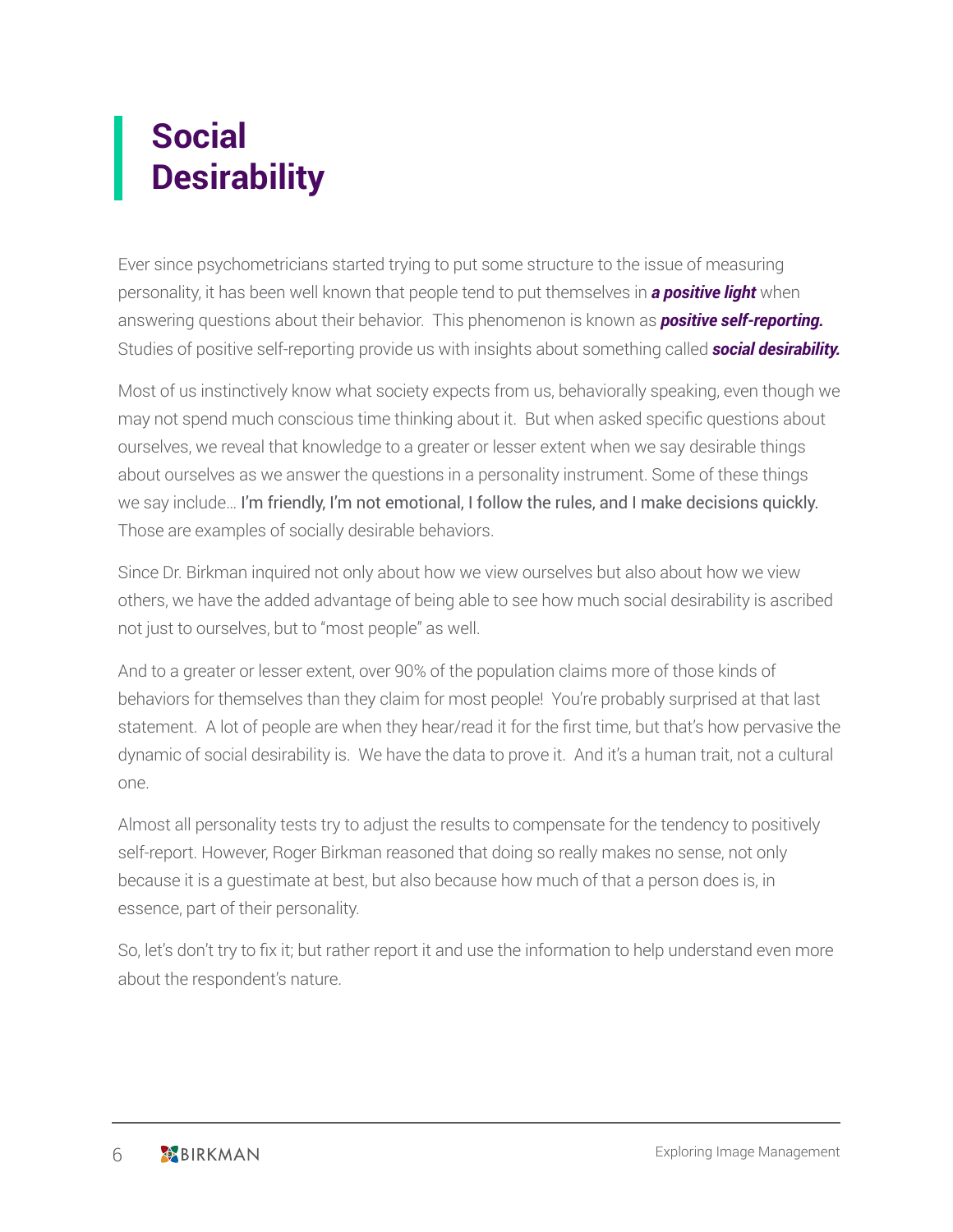In the Birkman Mindset report, we utilize the Self-Affirming and Others-Affirming scales (two of the six perspectives) as the messengers of just how much social desirability has been reported by the respondent.

Those messages are incorporated into every element of Mindset, and each narrative page reflects that information, including the text about Image Management. You may rest assured that Dr. Birkman's vision of addressing social desirability is part and parcel of the Mindset report.

So how does this relate to Image Management, you ask?

The simple answer is that the amount of social desirability one attributes to self, versus the amount attributed to Most People, is the driver of the Image Management score. The more social desirability one attributes to Self than Most People, the higher their Image Management score is likely to be.

### Fundamentally, then, *Image Management is a measure of the extent to which we put energy into creating and maintaining a favorable public image.*

As the score moves from lower to higher, increasingly more effort is devoted to that outcome.

For very high scores, it is very important to the person that others see them as competent and always putting their best foot forward. Please hear this next statement, because it is very important: This is in no way intended to imply that people with lower IM scores don't care how others see them! It's a question of motivation.

Low scores simply aren't as motivated to put energy into creating a particular public image, while high scores are motivated  $-$  even if subconsciously  $-$  to do exactly that. Indeed, this is so important to them that their own sense of well-being is inextricably tied to accomplishing that goal.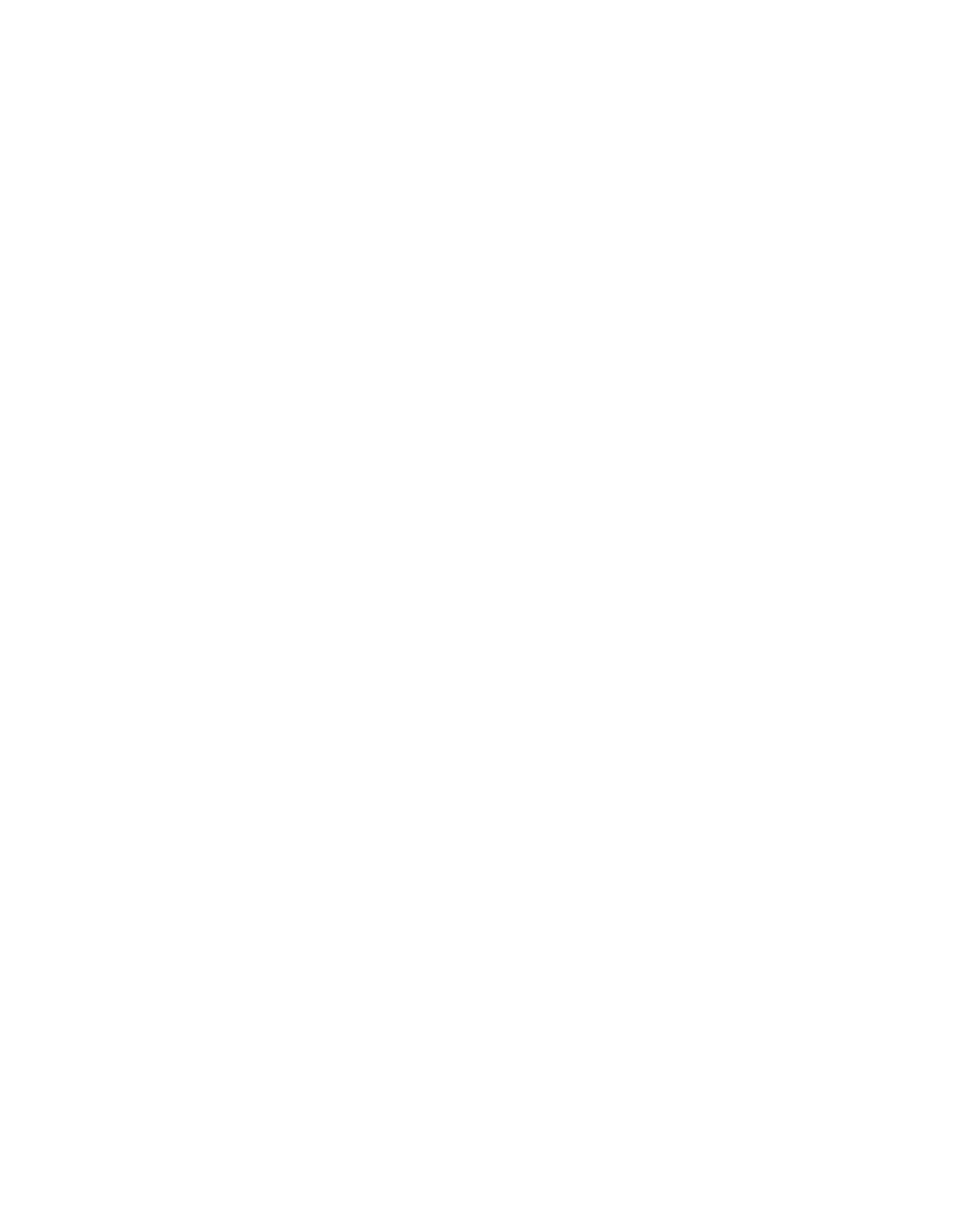# **Navigating the Image Management Report**

The Image Management report provides some very useful information, starting with the score itself. Like the Components, Image Management is reported as a percentile ranging from 1 to 99, where the norm is 50. The further your score is from 50, the more individualistic you are in this area. Also like the Components, having a high score is not better than having a low score, since all scores have positive and potentially negative characteristics. Unlike the Components, however, this report is not designed to be "debriefed" in the same way that we debrief the Signature Report, which we will review later. Below is a sample of the report, which includes four sections for discussion.

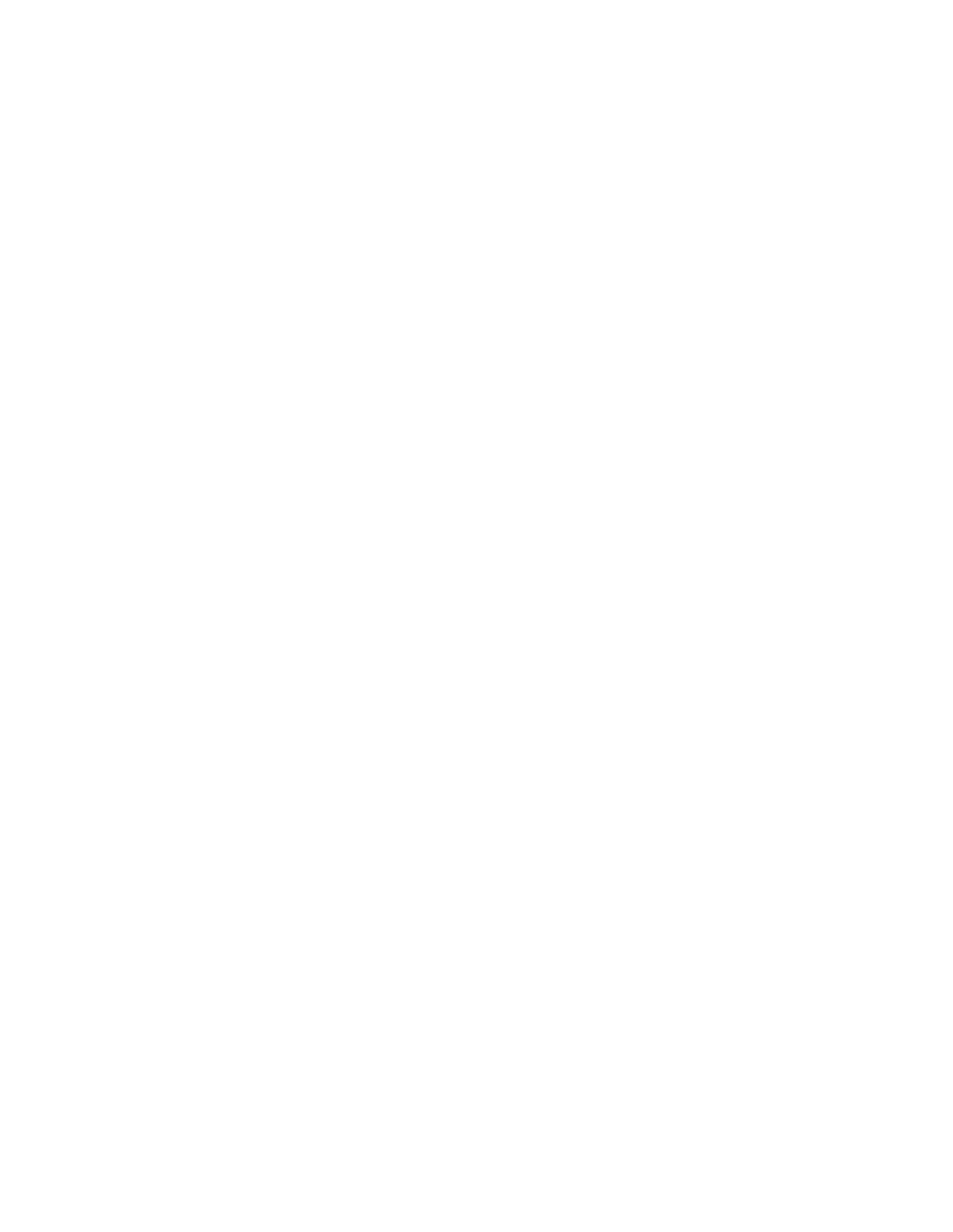### **4) HOW OTHERS MAY PERCEIVE THIS PERSPECTIVE**

While we are always clear that Image Management is not a behavioral indicator, there are some aspects of IM that can appear to have behavioral tendencies. These are things that others may perceive or sense about us, while having no definite basis to couch them in behavioral terms.

There is no doubt that our belief systems account for the motivating drive behind our behaviors, and sometimes it is worthwhile to examine how those dynamics may be showing up to those around us. The statements in this paragraph surface some of the potential ways in which others experience our own Image Management score.

These tend to be the richest sentiments in the report, as they (are intended to) provide a safe way to explore how our mindset may be impacting those around us. As such, they can also be harder for the respondent to accept. In a following section, we will examine some ways to navigate through these dynamics. **Another important point:** You may well find that two (or more) people with the same Image Management score will have very different narrative pages. This is because of the variety of "ways" that a particular score can result. The narrative pages take into account the Self- and Others- Affirming scores, and the similarities can sometimes outweigh the differences. This is not a "mistake." It is a function of the wonderful variety of mindsets that we can identify as a result of the great work that Roger Birkman did!

Before moving to the next section, it is worth repeating that **the narrative page is not the conversation.** It is a starting point for the conversation, indeed, for multiple conversations. Where the conversations go is largely in your hands, and the depth and breadth of the conversation depends on both your guidance and the respondent's willingness to take the journey. As I often tell people...

*Birkman Perspectives are about increasing our understanding of the private conversation a person is having with themselves. Image Management is just one of those perspectives.*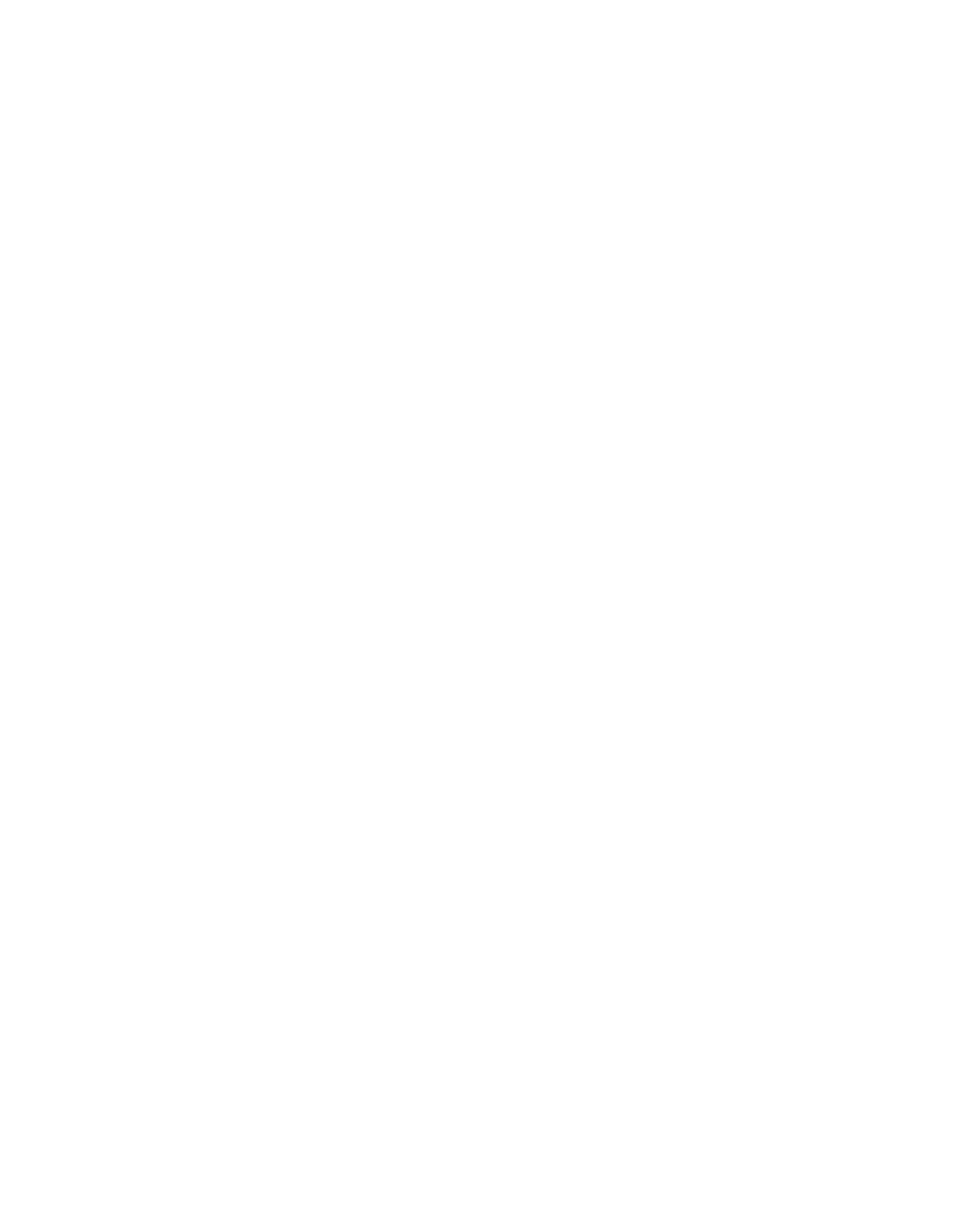# **From Interpretation to Exploration**

As you're no doubt aware, we in the Birkman community often use the word "interpret" when referring to what we do with the information in the Birkman Signature Report. Nothing wrong with that, even though it's more of a convention than an actual reality. Because the Image Management scale is more attitudinal than behavioral in nature, we may be tempted to utilize a similar convention when engaged with clients around this score. I would like to invite you to adopt a mental model for IM that is *more about exploring than interpreting.* 

There is simply no way that we can reduce to one page all the pertinent facets involved with even a single Perspectives scale. This, in turn, means that the ultimate value of the report lies in taking what is there as a starting point and extrapolating it to specific areas that are of importance to the client. In this way the process becomes a journey of exploration and discovery – and hopefully of growth in some key way or ways.

Also, you will notice that individual acceptance of the text will vary considerably. There are several reasons for this, but it is a good idea to manage your own expectations in this regard. Among the reasons for this variation is *context.* With Perspectives, context always matters! It is entirely likely that a particular characteristic of Image Management routinely reveals itself in certain contexts, yet in a different context may not be much in play, or even present. The respondent typically won't be aware of this dynamic, and therefore be somewhat antagonistic if the conversation is around a context in which it has little or no effect, yet grab it enthusiastically when considering a different context. This is part of the exploration with the respondent.

Please be aware that not every statement in a particular report will automatically be accepted by a given respondent. You will definitely get resistance or pushback from some people about some comment they read in their report. That is both reasonable and acceptable, and in some cases even desirable. Sometimes the most important breakthroughs come from fully exploring the reasons why a particular statement resonates negatively. And for the final disclaimer – because Image Management–as a perspective and attitudinal descriptor – is not directly observable, people tend not to be conscious about the reality of the things they do as a direct consequence of what they feel and think. *How* they do it (the actual behavior) is observable, but not the underlying driver of the action.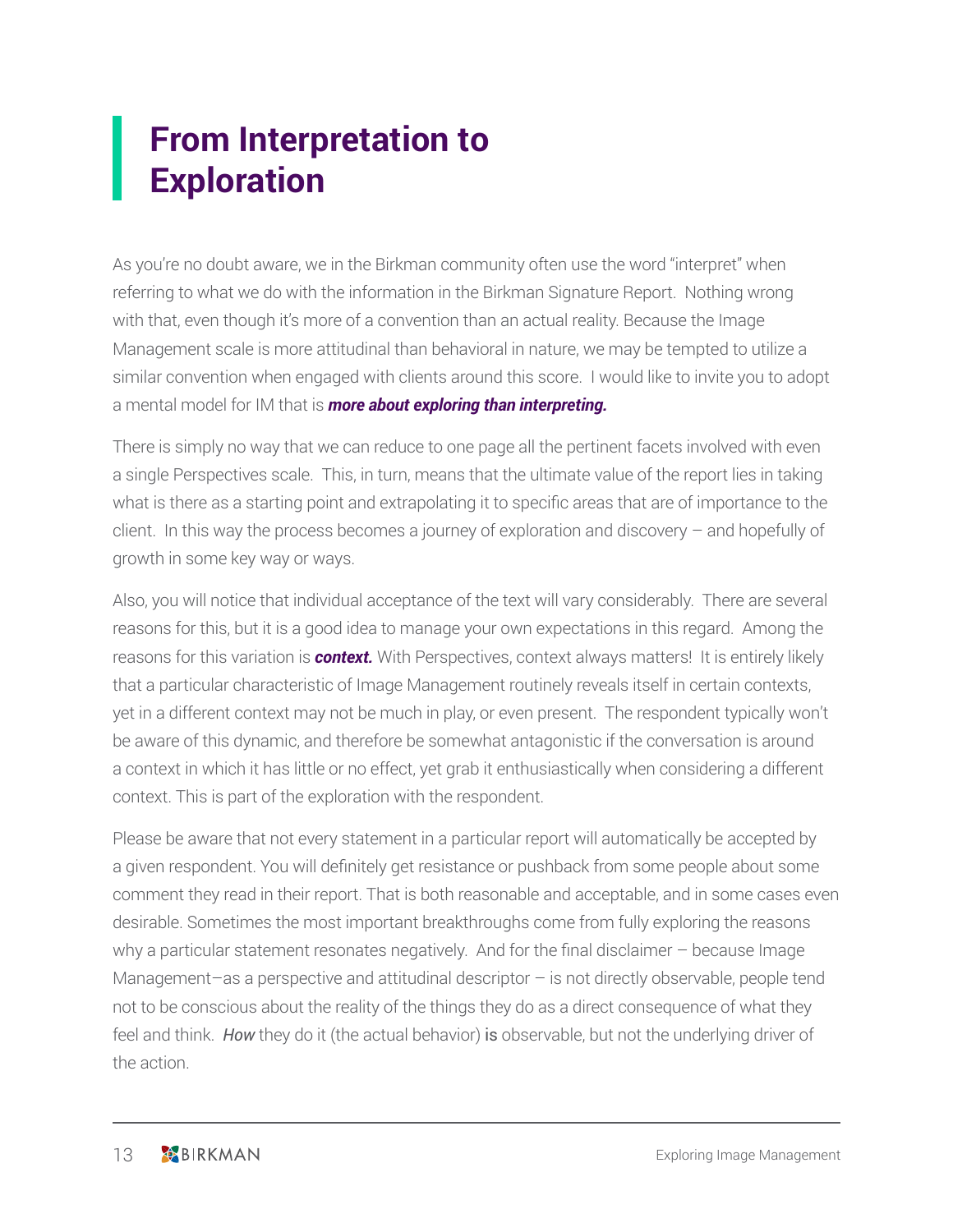You will remember I stated earlier that the Image Management scale is closely related to the amount of social desirability a person attributes to Self and to Most People.

### **Very simply it is like this: a person's Image Management score goes up as they simultaneously claim desirable behaviors for Self and not desirable behaviors for Most People.**

Let's say for the sake of illustration that the statement, "I am not very emotional" is deemed by society to be a socially desirable behavior. If I agree with that statement for myself (desirable) and disagree for Most People (less desirable), that combination pushes my Image Management score up. The more of that I do as I answer the questions, the higher my Image Management score will be.

*Keep in mind that "less desirable" does not equate to "undesirable."* 

For the sake of convenience, we routinely refer to those who report lots of social desirability as **Affirming**, and those who report lower amounts of social desirability as **Critical**. You can readily see that the word "Critical" is a bit of a misnomer, and is not to be taken literally. It's just easier to say "Critical" than "less or not Affirming."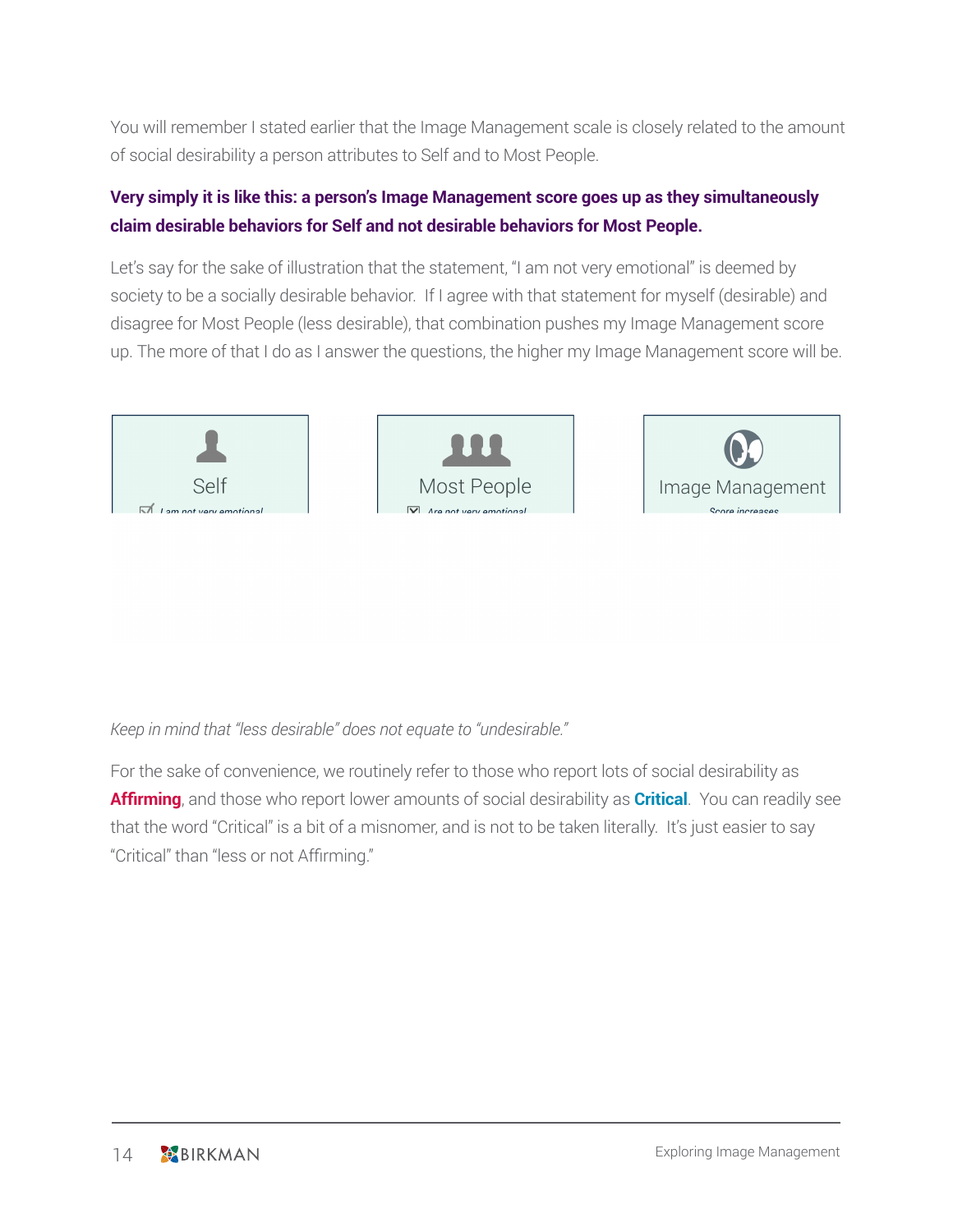Now that you're an expert on scoring Image Management, let's get on with the most important part, understanding what the score is saying to us. We generally consider scores above 65 as high, and scores below 35 as low. Scores between 35 and 65 are therefore moderate, having characteristics of both high and low scores, but typically not as forceful or intense.

| Low      | <b>Moderate</b> | <b>High</b> |
|----------|-----------------|-------------|
| $1 - 34$ | $35 - 65$       | 66-99       |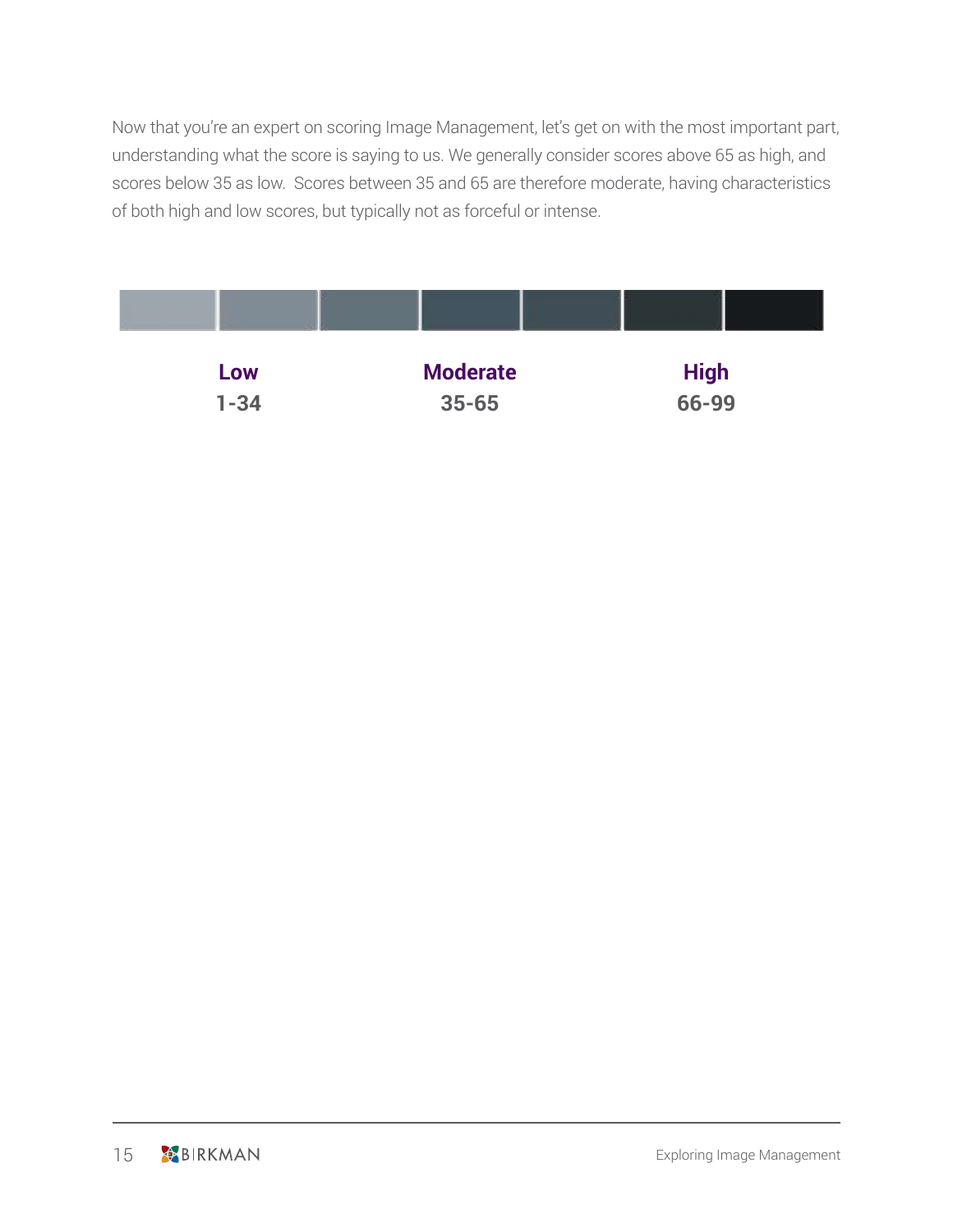# **Understanding High Scores (66-99)**

The higher a person's score, the more they have attributed desirable behaviors to self and not to others. In other words, they have been *Affirming about themselves,* and *not affirming (Critical) of Most People.* It's not too hard to figure out part of that attitude, which is that they are letting the world know that they can be counted on to show up in appropriate and even desirable ways pretty much all the time. This perspective carries several implications.

#### **Here are some of the more significant implications of higher scores:**

- Have a strong desire to be seen by others as they see themselves.
- Put a lot of energy into creating and maintaining (and protecting) a socially desirable public image.
- Exhibit a natural charm, perhaps even charisma.
- Lead with their strengths while keeping their shortcomings under wraps.
- Have a generally positive and upbeat demeanor.
- Show contagious enthusiasm in key situations.

#### **Confident on the outside. Critical on the inside.**

It's easy to miss the amount of energy being deployed to accomplish these things, because to the observer they seem so natural and so smooth, almost as though the person is on autopilot. What is not obvious, of course, is what's going on deep inside. This same person who looks so confident on the outside is quite critical on the inside. And they are critical not just of others, but of themselves as well. They typically don't make a point of publicly voicing their criticism, but they are definitely thinking critically. It makes sense when you think about it, because always lurking is the opportunity to do or say something that betrays the image they have worked so hard to create, and that is one of the things a person with a high Image Management score fears the most.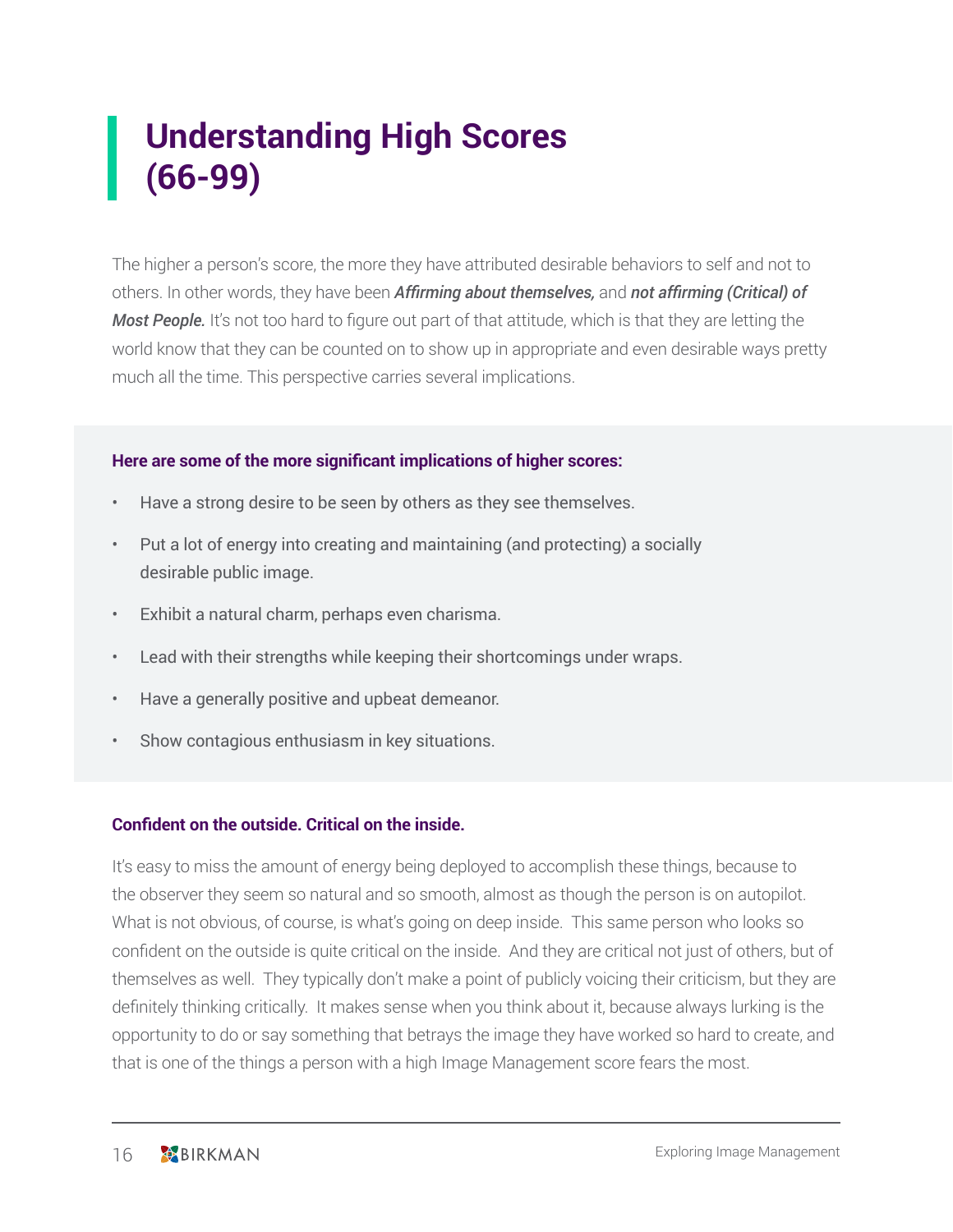So, they're in an almost constant and critical private conversation designed to make sure they don't expose their frailties. This is why, when faced with that prospect, they often adopt defensive tactics in order to deflect potential blame or accusations of somehow screwing up. And that, in turn, is precisely what others DO observe. In those moments, the third-party observers become convinced that our high Image Management friend can't handle criticism, or "never does anything wrong," or well, you get the picture. But let's look more closely at what's really going on with this situation.

#### **Believe they have an innate sense of value.**

For high Image Management people, there is an innate sense of value. Part of their "attitude" is that they have value independently of both their successes and failures. This is different for low scores, but more about that in a bit. The problem is that they think that other people judge them as a person based on those very successes and especially failures, so any criticism of a mistake in performance is presumed  $-$  by them  $-$  to be a criticism of them as a person. That's what causes the defensiveness. This is also why the rest of us need to be cognizant of these tendencies, and couch our critical feedback so that there is no doubt we're talking only about what happened, not about who did it. To an extent, the following is true of most people, and is absolutely true of high IM people: they shut down immediately when someone prods them with "why did you..." A better, or at least more likely to be effective approach is "help me understand..." This approach has the intended effect of inviting them into the conversation rather than putting them on the defensive.

#### **Tend to "get in front" of bad situations.**

High Image Management individuals will often get out in front of a bad situation when there is no doubt that they are somehow culpable, and others either know, or are about to know about that culpability. It's a similar dynamic as in the previous section, but with clearly observable actions or statements designed to minimize the slings and arrows almost certainly about to come their way. Any or all of the following are likely to occur in such a situation: They may:

- Own it as quickly as possible, so as to shut down any negative conversation;
- Identify external forces that are/were in play that couldn't be controlled;
- Otherwise deflect any perceived blame;
- Try to spin things so as to look better.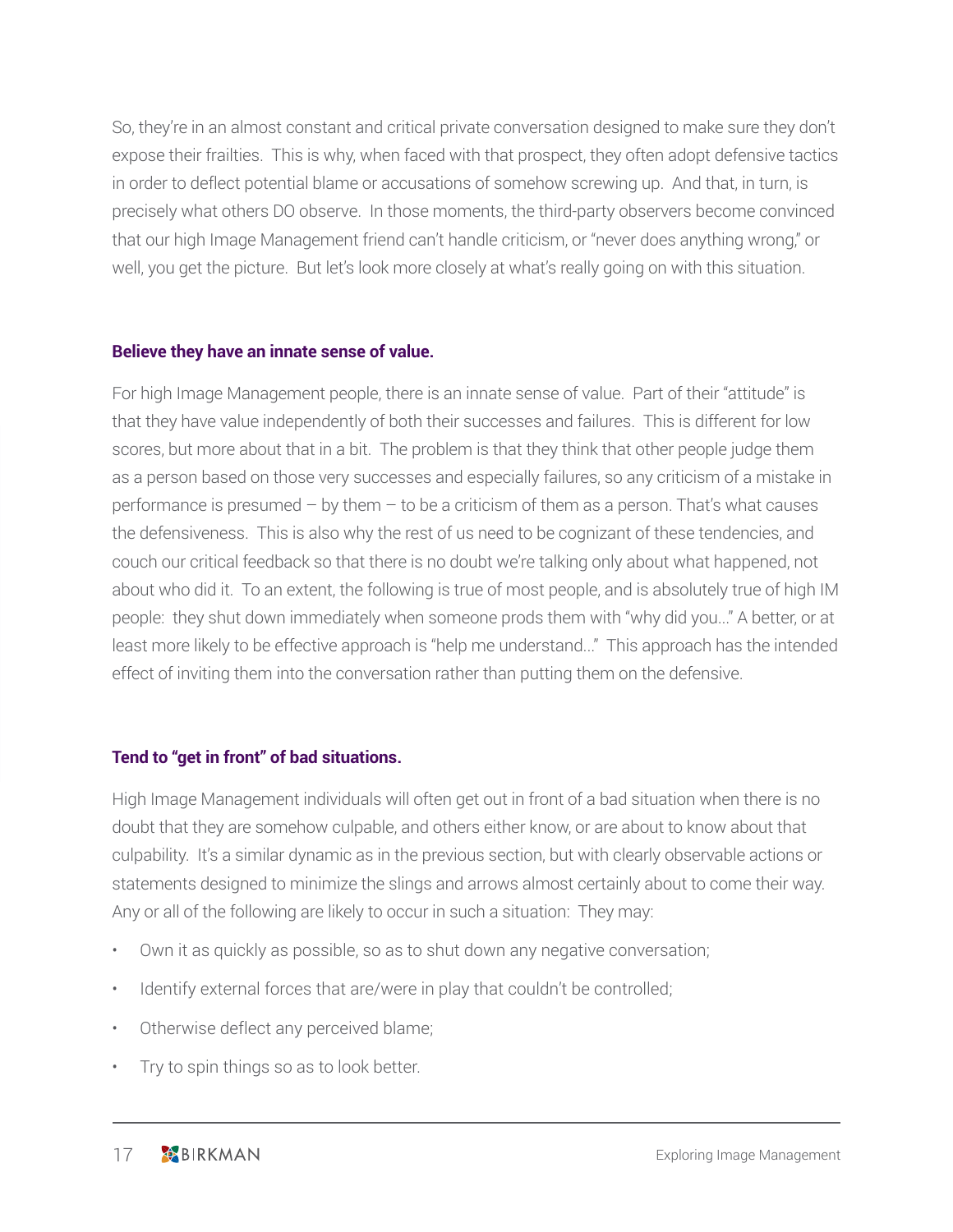Remember that all of those are almost subconscious efforts to protect the public image.

#### **Engaging, yet surprisingly private.**

Another characteristic of high scores is a very private nature. This may seem strange, since they appear to be so naturally engaging and easy to get to know. They can work a room with the best of 'em! Underneath that friendly, engaging style is a person who prefers to keep others at a distance, relationship-speaking. If you get too close you might notice the inadequacies, so better to keep you at just the right distance. The unspoken message with this and many other dynamics is, *"what is the risk to my image of doing...?"* Actually, that question is omnipresent in the mind of a high Image Management person, and we must always remember that.

#### **Set goals that enhance their image.**

There are some goal setting issues that should be addressed here, since that dynamic frequently arises in the workplace, and for the high Image Management person that last question (risk to my image) represents a big part of their approach to goal-setting and goal attainment. First and foremost is the issue of confidence.

A high Image Management person will take on pretty much any task and pursue any goal that they feel confident about being able to complete successfully. After all, that will serve to enhance their image. However, the reverse is also true. They will be reluctant to take on any charge that they feel has a limited chance of success, especially to the extent that they have a primary role in the execution of the charge. In their mind, the issue is, "I will look bad if I fail." And as we've shown, they can't be seen to fail. In some, if not many instances, coaching them around that belief can have enormous benefit. Helping them to understand that others will, in fact, not think less of them as a person if they experience the occasional failure can make a huge difference for them personally. After all, to be human is to fail – sometimes.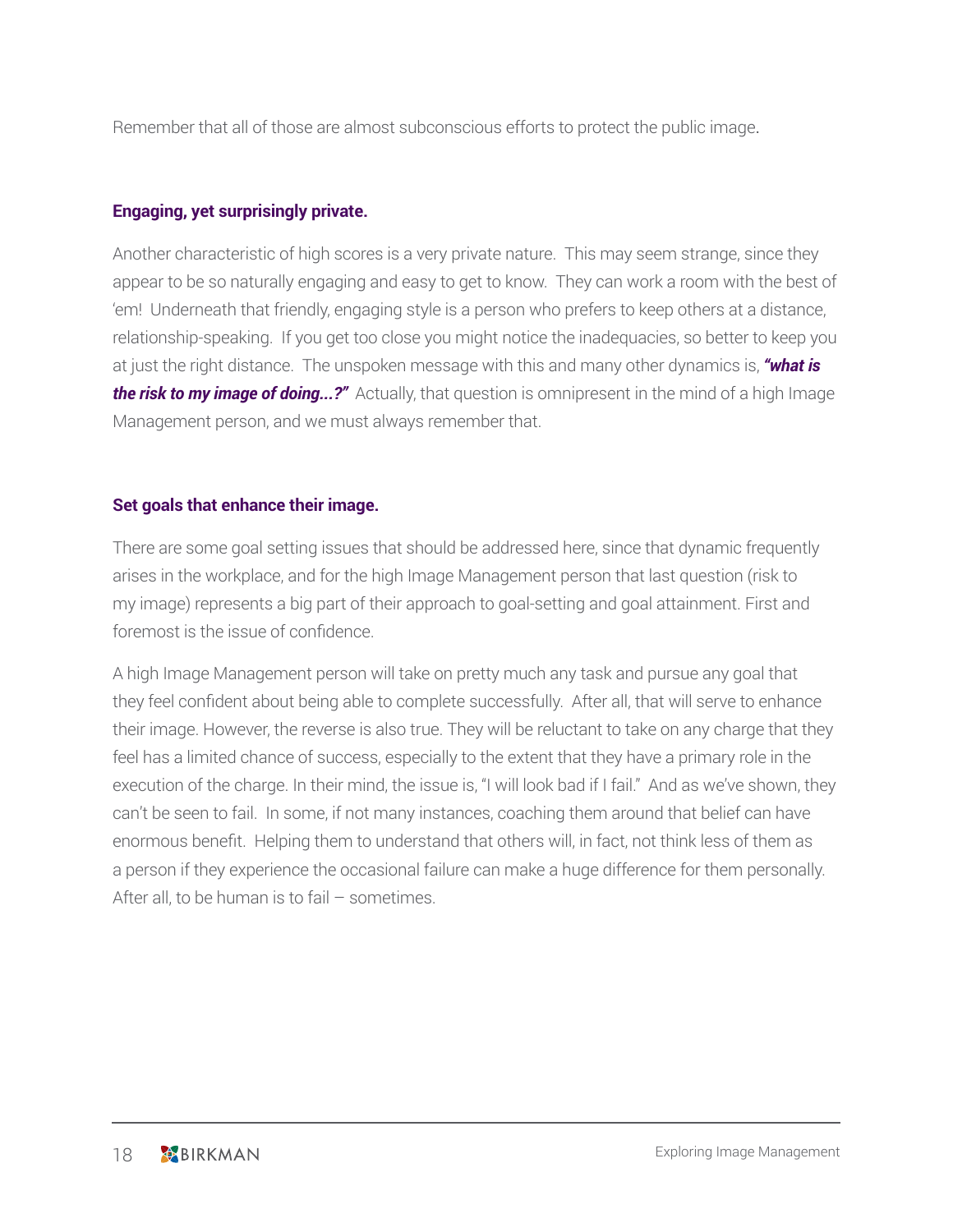# **Understanding Low Scores (1-34)**

Let's now turn our attention to the low side of the scale (a score of less than 35). Our conversation about low scores will be different than that of the high, and one reason is because *there are two*  different types of low *Image Management perspectives.* That's an over-simplification, to be sure, but the point is that, as with any Birkman scale, we're talking about a matter of degree or intensity, not absolutes. The good news is that the report page provides you with sufficient information to know which of the two types is being described, and uses language that communicates the level of intensity.

Let's look at how these two different types of low scores can come about. Remember that respondents with high scores have more frequently said desirable things about Self than they have said about Most People. In other words, in terms of social desirability, there is a significant gap between their perceptions of Self, compared to their perceptions of others.

However, as that gap gets smaller, so too does the Image Management score. And when there is a small gap, there is much more room on the social desirability continuum for placement of those revelations. This is how these two different types of low scores originate.

For example, you can see how a small gap (Low Image Management) may present itself on **Affirming** side of the world, and you can see how a small gap may present itself on the more **Critical** side of the world.



# **Low Image Management:**

**Low Image Management:**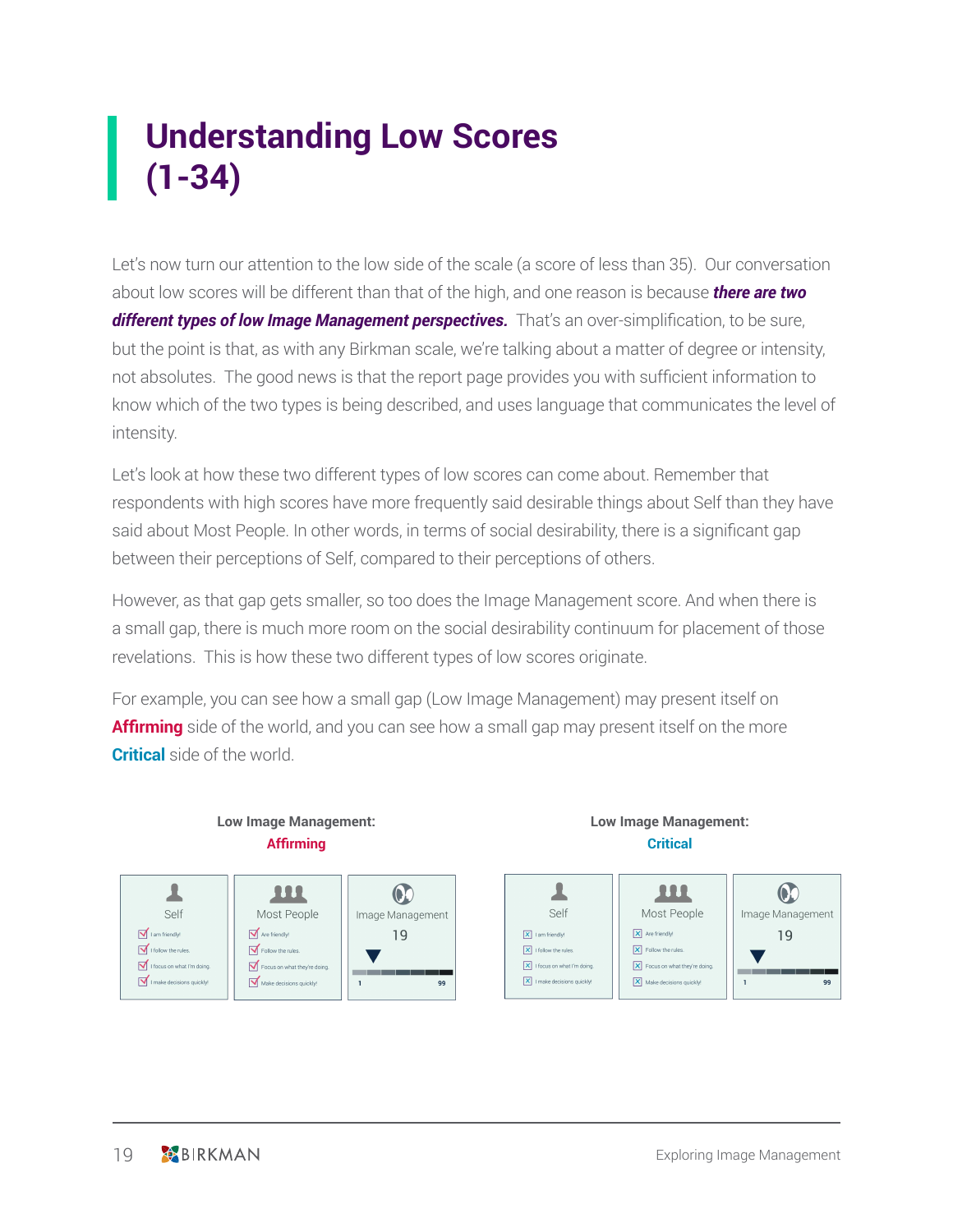For sake of clarity, allow me to make that last point using some slightly different terminology. A person who ascribes a lot of social desirability to both themselves and to most people would end up with a small gap between their perceptions of self and others. Similarly, a person who attributes little social desirability to both self and others would also have a small gap in those same areas. The predictable result – in both cases – is a low Image Management score! What that means is that we can't really tell the difference between those two people just based on the Image Management score. Yet they are clearly very different, with very different perspectives.

For example, two individuals may have the same low Image Management score; let's say a score of 19. Even though these two individuals have the same Image Management score, the way their low Image Management presents itself may be very different based on how Affirming or Critical they tend to be. One of them may have a pattern similar to the first pattern described above (lots of affirming answers for both self and others) – we'll call it the Affirming pattern; while the other may have something closer to the second pattern described above (not much affirmation for either self or others) – we'll call that one the Critical pattern. These terms are used for convenience, not necessarily to describe the respondent.

To address this important distinction, the report libraries are customized to reflect the individual's lens of positivity or criticality. What is key for you to understand here, is that these individuals will have some shared beliefs by virtue of being low Image Management and also some different beliefs because of their very different perspectives concerning social desirability.

*Going forward, we will refer to these two different types of low Image Management as Low Affirming and Low Critical. In both cases, the word "low" refers to the Image Management score.*

• • •

If people with high Image Management scores have an "I have value independently of my results" mindset, people with Low scores tie their sense of self-worth directly to their results. It's almost an "I have value commensurate with my performance" mentality. In other words, they feel better about themselves (as a person) when they succeed, and feel somehow less about themselves when they don't.

What are some of the implications of such a mindset?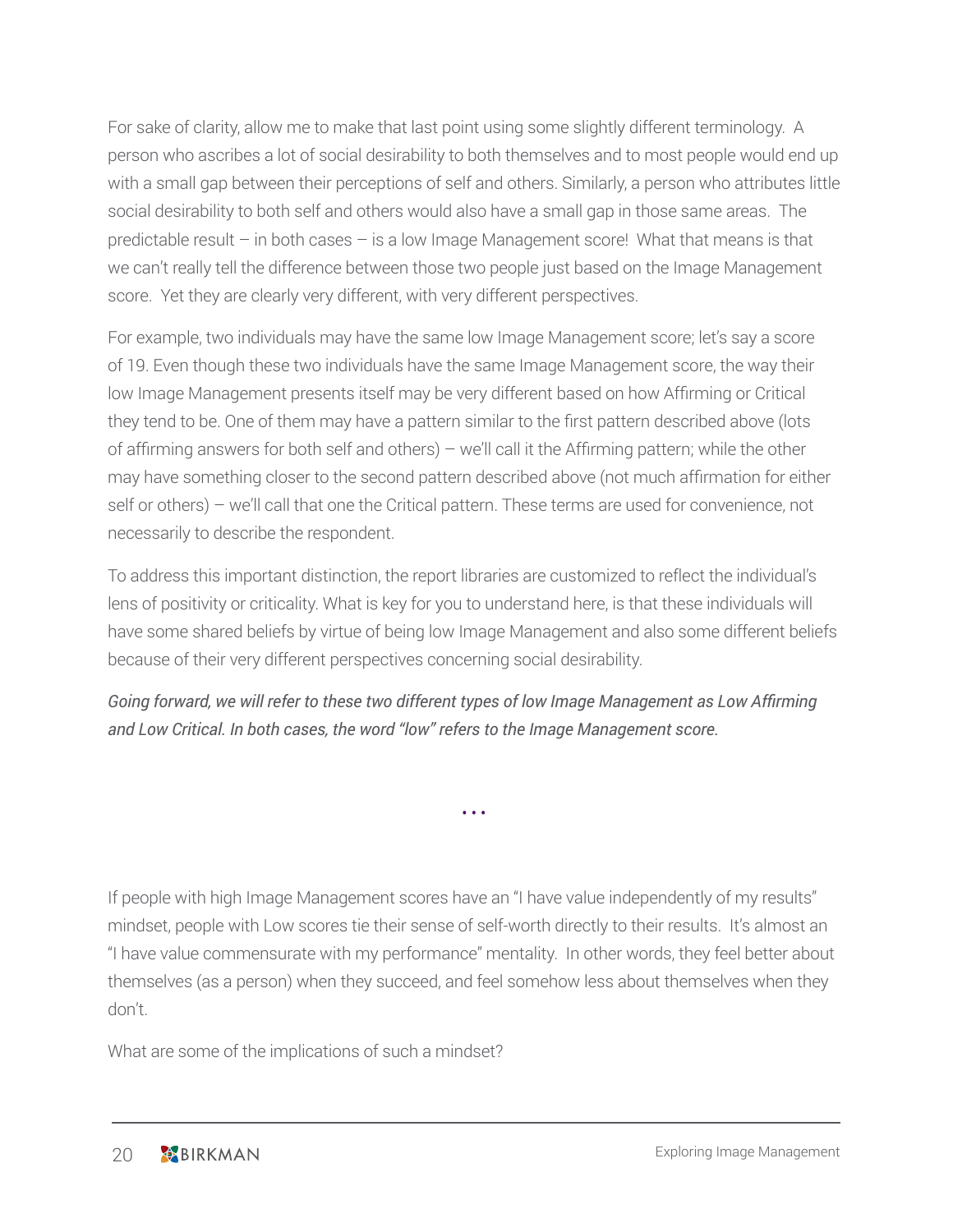#### **Here are a few implications associated with lower scores:**

- Public image is less important than for the high score, so not much energy is devoted to that.
- "What you see is what you get." They generally reveal externally what they feel inside.
- Enthusiastically embrace challenging tasks and goals, sometimes even "impossible" ones.
- "I am my results." Critiquing their performance is by definition critiquing them as a person, because they don't consciously distinguish between the "person" and their "performance." They are one and the same in their mind.

Please don't infer from this that they don't care about how they are perceived by others. Indeed, some of them care a lot about that! It's just that they don't put much energy into making sure that their public image is such-and-such. It just is, and they will live with whatever that is in the moment. It has little bearing on their self-esteem.

Regarding personal criticism, low Image Management scores, for the most part *own their shortcomings*, and are the first to point out where things went wrong, and how they should have done something different or better. Indeed, in some instances (if not many) they will appear to be taking responsibility for something they had little or nothing to do with. While high scores tend to point fingers outwardly, low scores tend to point to themselves first.

A little more discussion of the fourth bullet above is in order. Because Low Image Management scores (of either type) tend to *associate their value as a person with their performance*, they naturally tend to feel better about themselves when they do well, and somehow feel less value when they don't perform so well. This attitude makes it easier for them to accept critical feedback from others, because they've likely already beaten themselves up about it. "I feel so bad (about) . . . ," so it's okay if you feel bad about it, too.

With High scores, however, the dynamic is quite different. As noted, they DO make the distinction between person and performance, but are afraid that others don't. Subconsciously they believe that others DO (or will) judge them as a person, meaning that their image is tarnished with every little screw-up. And all the defensiveness is an attempt to minimize the damage to their image, NOT to rationalize the screw-up.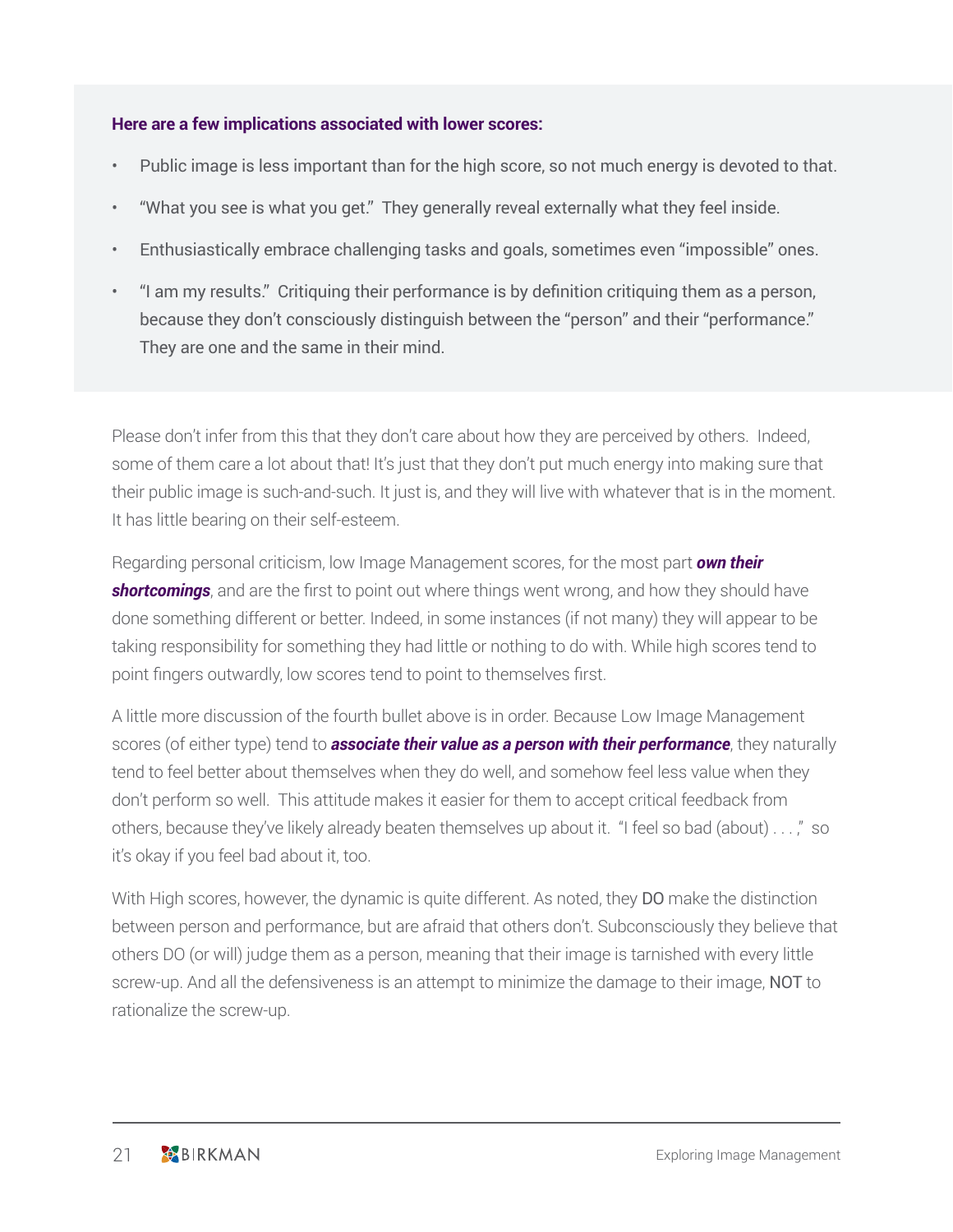*In a sense, the distinction is like this: Low Image Management scores are concerned with living up to their own expectations, while High scores are concerned with living up to others' expectations.* This is not something they can (typically) articulate, or even agree with, but it's true. And it is in part why they devote so much energy to protecting their image.

Now for making distinctions between the two types of Low scoring Image Management individuals.

### **Lower Scores: Affirming Mindset**

- These folks are among the most *optimistic*. They believe in the ultimate "goodness of man," (in terms of desirable behavior, that is), and generally embrace a positive outlook for the future.
- Sometimes their optimism becomes *overly idealistic* and even naive, and they can find themselves disappointed when their optimism creates *unrealistic expectations*.
- At the same time, they tend to be among the most *judgmental* of people. They are quick to notice when others behave in less-than-desirable ways, and equally quick to place judgments on those behaviors. They may or may not verbally express their feelings in those moments, but you can be sure they are thinking with disdain.
- The optimism and generally agreeable demeanor of this style simultaneously makes for good company, and a penchant for becoming *strong-willed* and sometimes stubborn.
- They have considerable *strength of character,* and are for the most part unwilling to bend the rules or make exceptions.
- Their interpersonal communication includes a lot of *"should's" and "ought's"* because they are so clear about how everyone should comport themselves. Ironically, they can become dispirited in the face of strong opposition which itself is unwilling to bend just to suit the Low Image Management. They are so adamant that others should fit into their expectations that when they are unsuccessful at making that happen, they do not handle it very well – and may express anger or, at a minimum, outwardly reveal their frustration.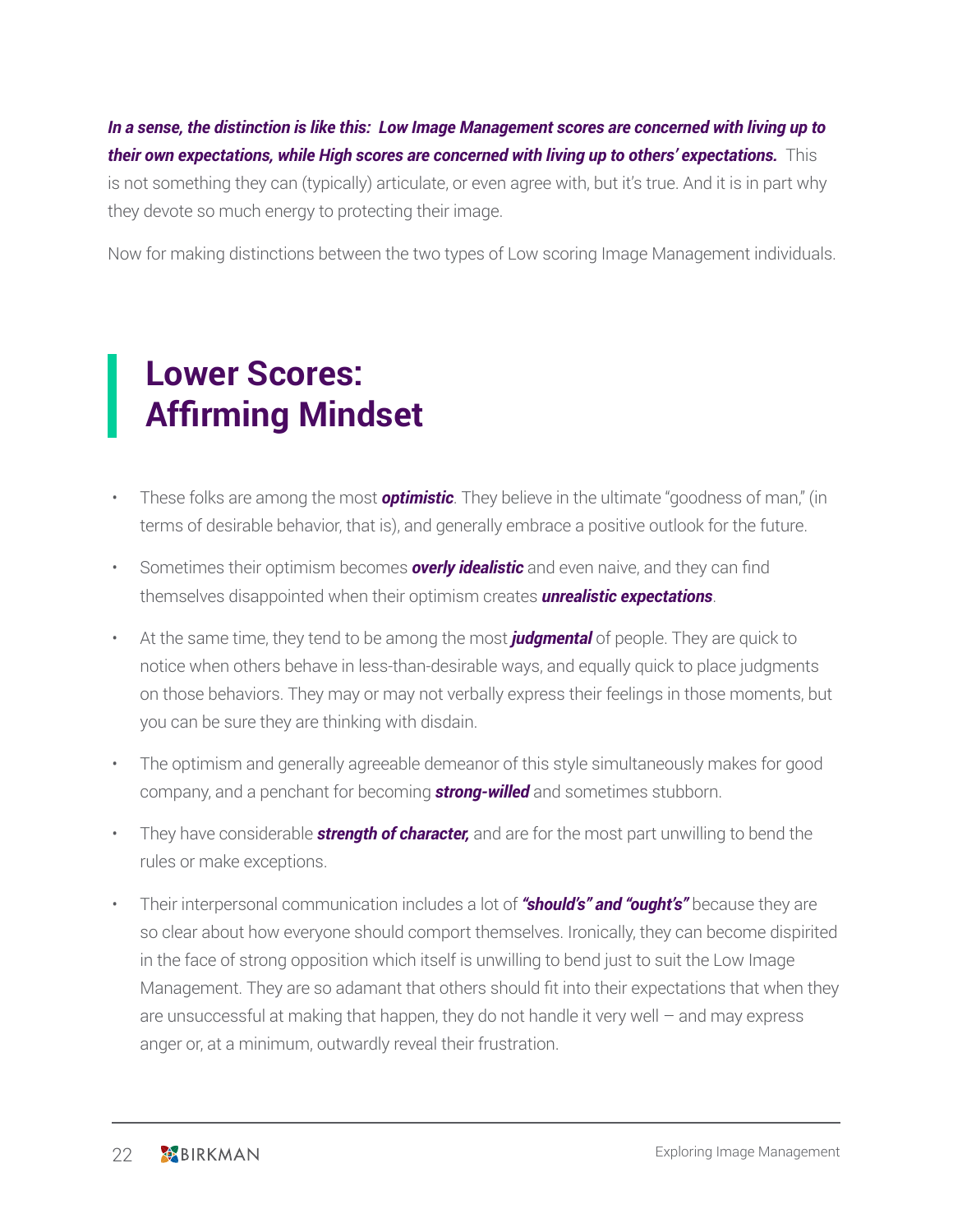# **Lower Scores: Critical Mindset**

In contrast to the previous pattern, the less affirming individual is much more accepting of a wider range of behaviors, even though they do notice both desirable and less desirable behaviors.

- They are far *less likely to place judgments on others*, even for what some might describe as egregious actions or inappropriate statements.
- Where the Affirming mindset tends to be cautious and careful by nature, these folks are adventuresome, potentially throwing caution to the wind just to have a new/thrilling experience.
- They are loathe to feel boxed in, and can strongly resist others' efforts to control them or even place boundaries on them, especially when they feel those efforts are arbitrary or capricious.
- It is far easier for this individual to *take liberties in social situations*, perhaps saying or doing things just for effect or to enjoy others' reactions. Since they aren't necessarily bound by social expectations, they sometimes believe that those who are so inclined are not authentic, perhaps even phony or fake. They have little patience for people who won't get out of their comfort zone, typically in the misguided belief that such folks conform just for the sake of conformity.
- More inclined than others to *ask for forgiveness* than for permission.
- Where some people (Affirming individuals) relish the predictability of routine and process, this pattern tends to find such things monotonous and boring, if not downright annoying.
- They are much more interested in the potential excitement of the unknown, and actively seek out opportunities to experience something new or different. They are among the more *individualistic* of us, and thus may find it difficult to fully engage in collaborative assignments.
- While some of these folks might seem a little quirky at times, they are also among the most *inventive and creative*. They are endless sources of ideas, some of which are outré, but many of them genuinely innovative and ultimately useful. They make tremendous change agents, bringing a palpable enthusiasm to bear on most efforts to effect significant change and improvement.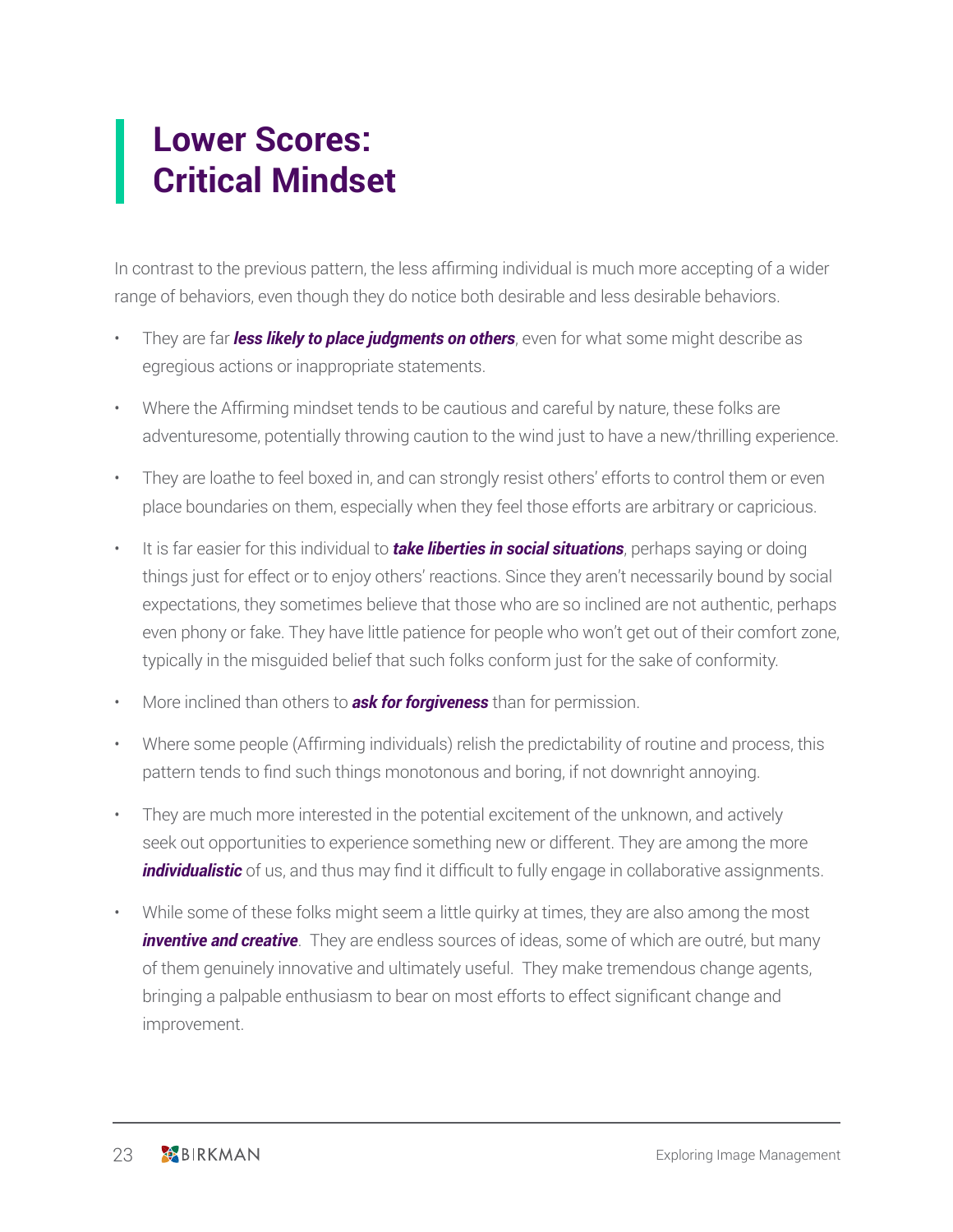### **LOW SCORES**

There are two types of low Image Management individuals; those who have an Affirming mindset, and those who have a Critical mindset. The reason they have the same numerical score is because they are both putting the same amount of energy into managing their image, which in both cases is not a lot.

### **LOW SCORES: AFFIRMING**

### Ascribe a lot of social desirability to both Self and Most People.

### **LOW SCORES: CRITICAL**

Do not ascribe much social desirability to either Self or Most People.

### **REPORT NARRATIVE**

The report narrative reflects either their Affirming or more Critical perspective.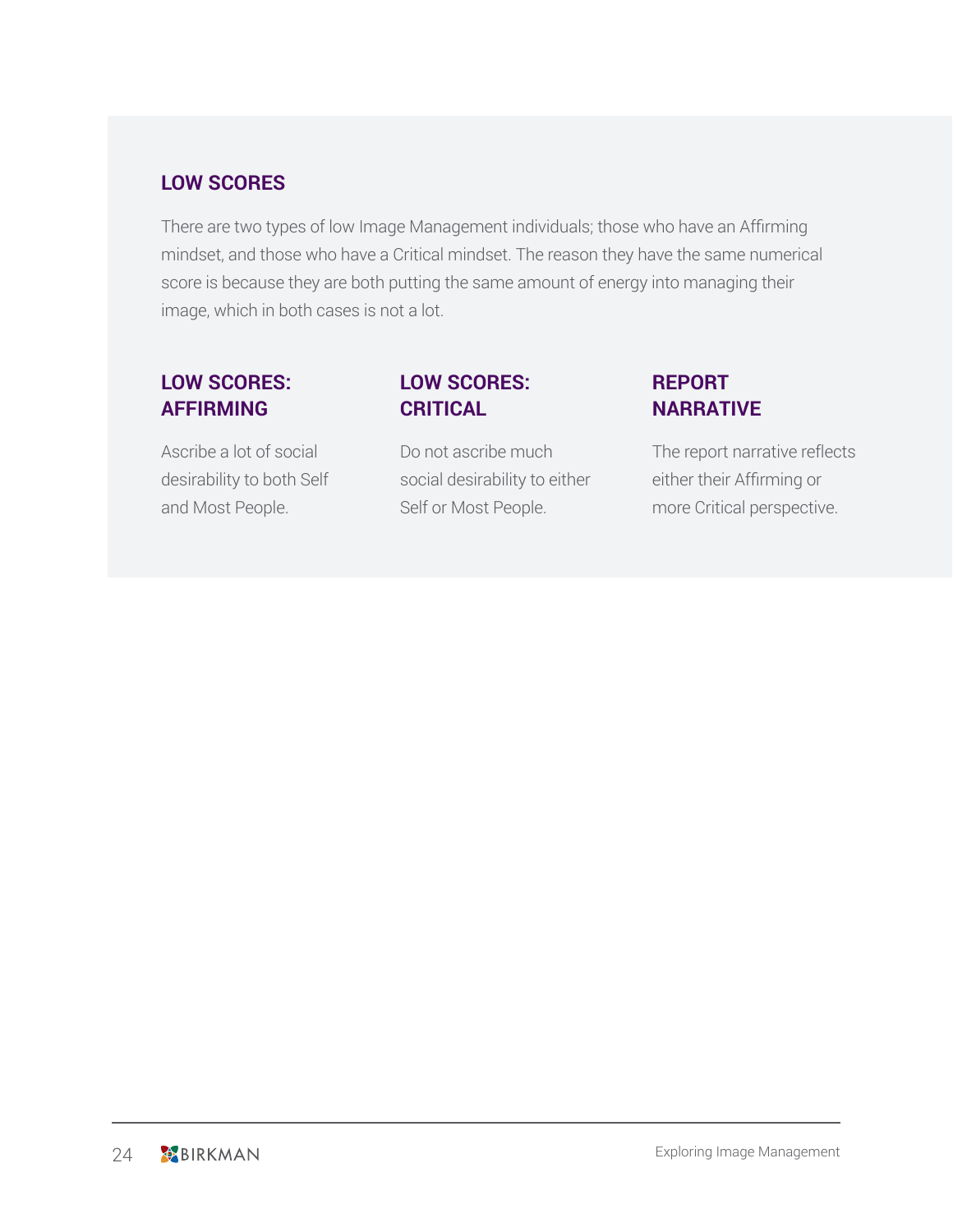# **Understanding Moderate Scores (35-65)**

Just as with other Birkman scales, it can be difficult to use specific words and phrases to describe the people who live in the moderate range on Image Management. But since we're exploring rather than interpreting, it's not as much of an issue here.

Moderate scores really do exhibit elements of both sides of the scale, to a greater or lesser extent. And it's likely to be *very contextual* (audience, environment, importance, etc.). In one instance they will show the traits of a high score, and in another will be more like the low side. Public image is important to them, but not so much so that they are likely to exert a lot of energy protecting it like a high score does, but neither will they not seem to give a flip about it. If that sounds wishy-washy, it's because it is.

Their "sometimes up sometimes down" approach works for them, but it also has the effect of catching others off guard, or keeping them guessing. Quite unintentional, of course, but others are never quite sure which person is going to show up at any given moment or in any particular situation. This is perhaps the most perplexing style of all, simply due to the unpredictability that accompanies it. Obviously the farther from the center one is, the less of that should occur. But for those within the 40–60 range this is a real and present conundrum.

At the same time people in this category are generally more flexible, certainly more so than the high scores. Life tends not to be as "black and white" for them as it is for the Affirming pattern, but perhaps a bit more predictable and structured than what the Critical pattern tends to enjoy. Our primary advice to you when working with a moderate Image Management person is to follow their lead as much as practicable, and by all means, use the text page of their report as the basic guide because it will be specific to their score.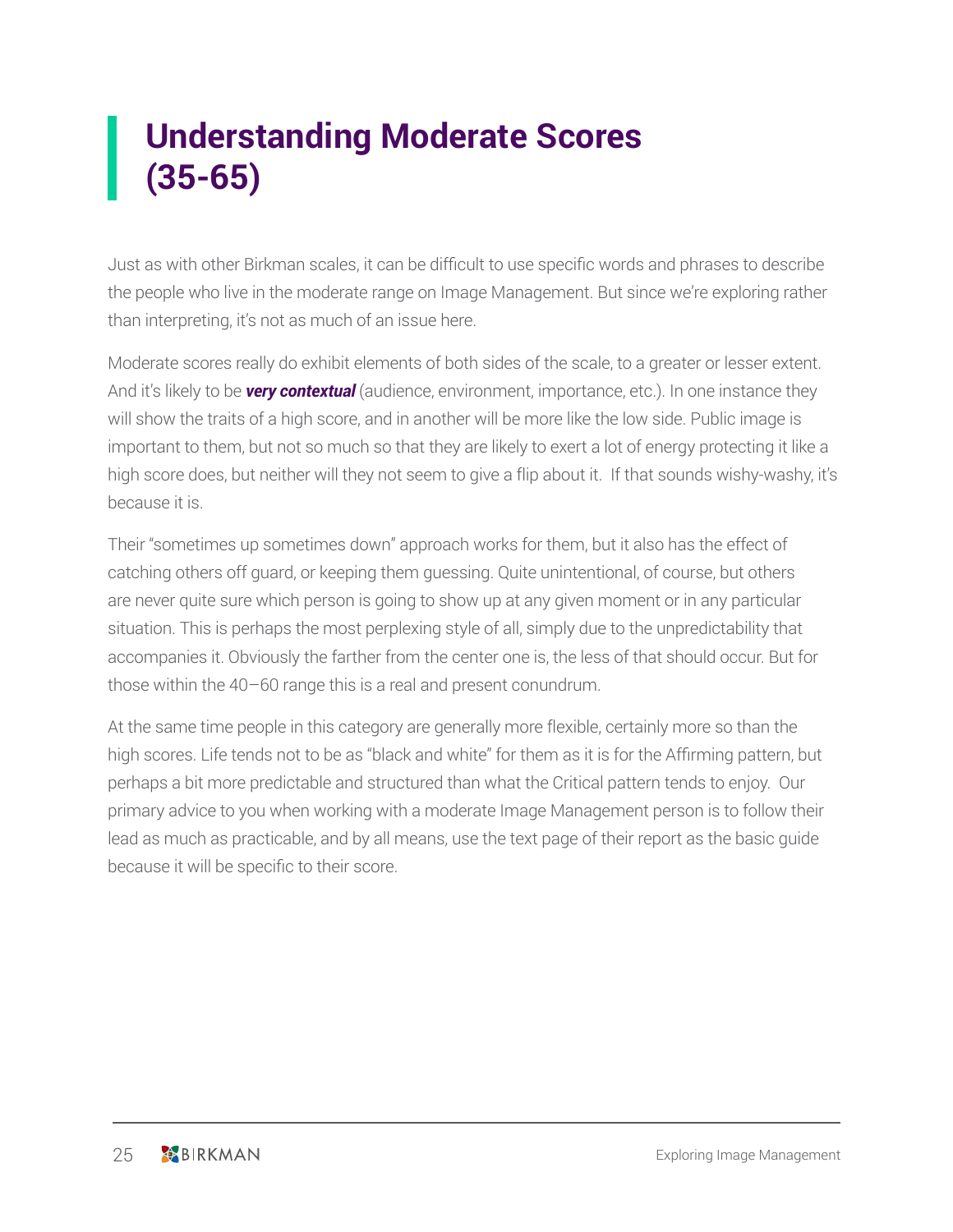### **Image Management Scores Summary Page**

#### **Low Scores**

- "I am my results."
- Public image is less important, so not much energy is devoted to that.
- "What you see is what you get."
- Reveal externally what they feel inside.
- Enthusiastically embrace challenging tasks and goals, sometimes even "impossible" ones.
- Critiquing their performance is by definition critiquing them as a person, because they don't consciously distinguish between the "person" and their "performance." They are one and the same in their mind.

#### **High Scores**

- "I am my image."
- Have a strong desire to be seen by others as they see themselves.
- Put a lot of energy into creating, maintaining, and protecting a socially desirable public image.
- Exhibit a natural charm, perhaps even charisma.
- Lead with their strengths while keeping their shortcomings under wraps.
- Generally positive and upbeat in public settings.
- Show contagious enthusiasm in key situations.
- Know how to work the room.
- Are surprisingly private and inwardly critical.
- Always consider, "What is the risk to my image by doing \_\_\_\_?"
- Try to get in front of things because it helps them manage the situation.
- Reluctant to set goals that could damage their image.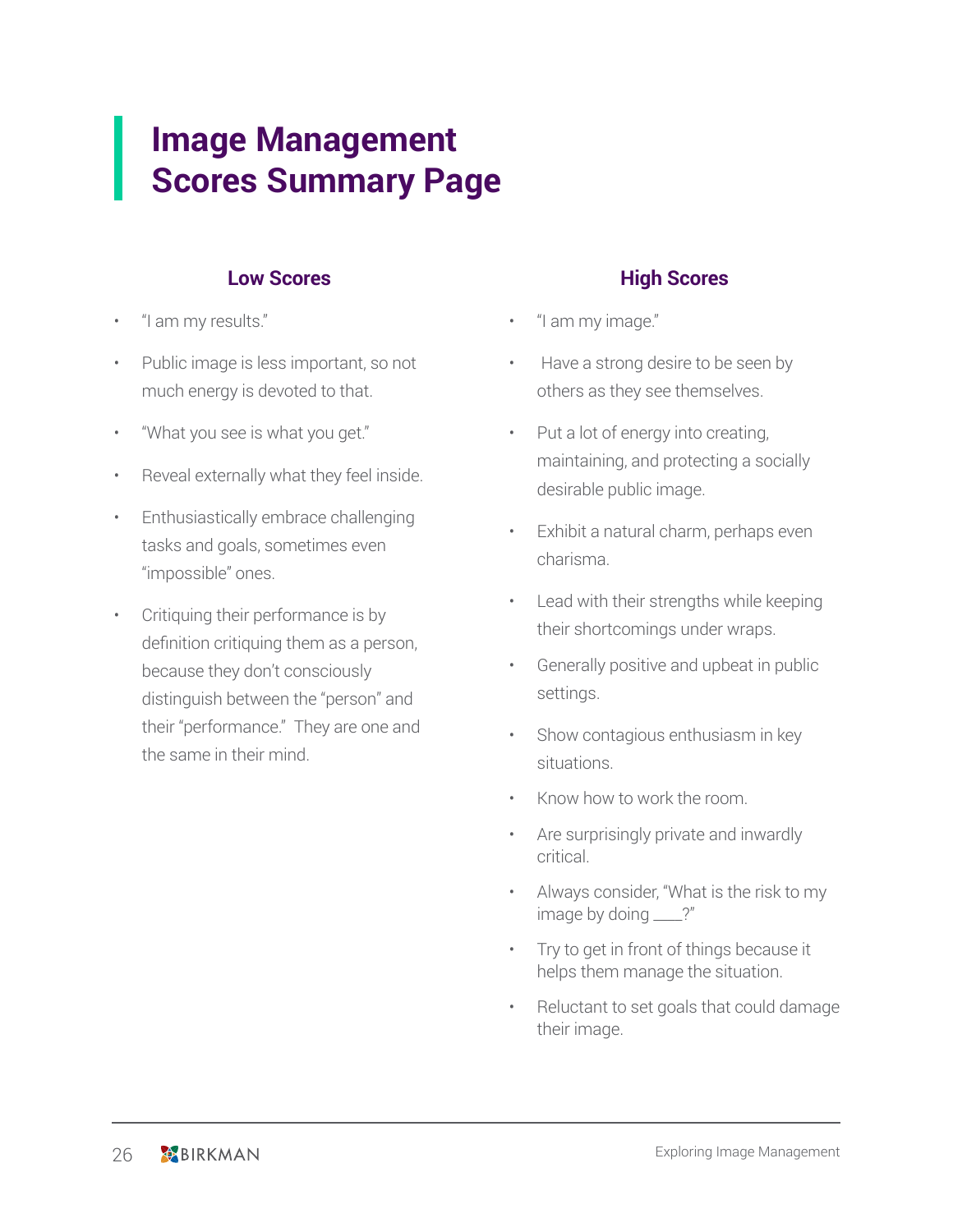# **PART THREE Audience and Application**

 "The bottom line is that if a situation involves people, the Image Management report very likely has the potential for beneficial application."

**In the final part of this guide, we will provide best practices for using the Image Management report and ways you can assess if an individual is ready for this type of conversation. You will also get a glimpse into five potential areas of application:**

Now that you have been exposed to the report and explored the mindset beneath different Image Management scores, it's time to bring it to life. Now, it's time to talk about how you want to bring this information to life for the individuals you work with.

- Emotional Intelligence
- Leadership Development
- Performance Evaluations
- Developmental Conversations
- Conflict Interventions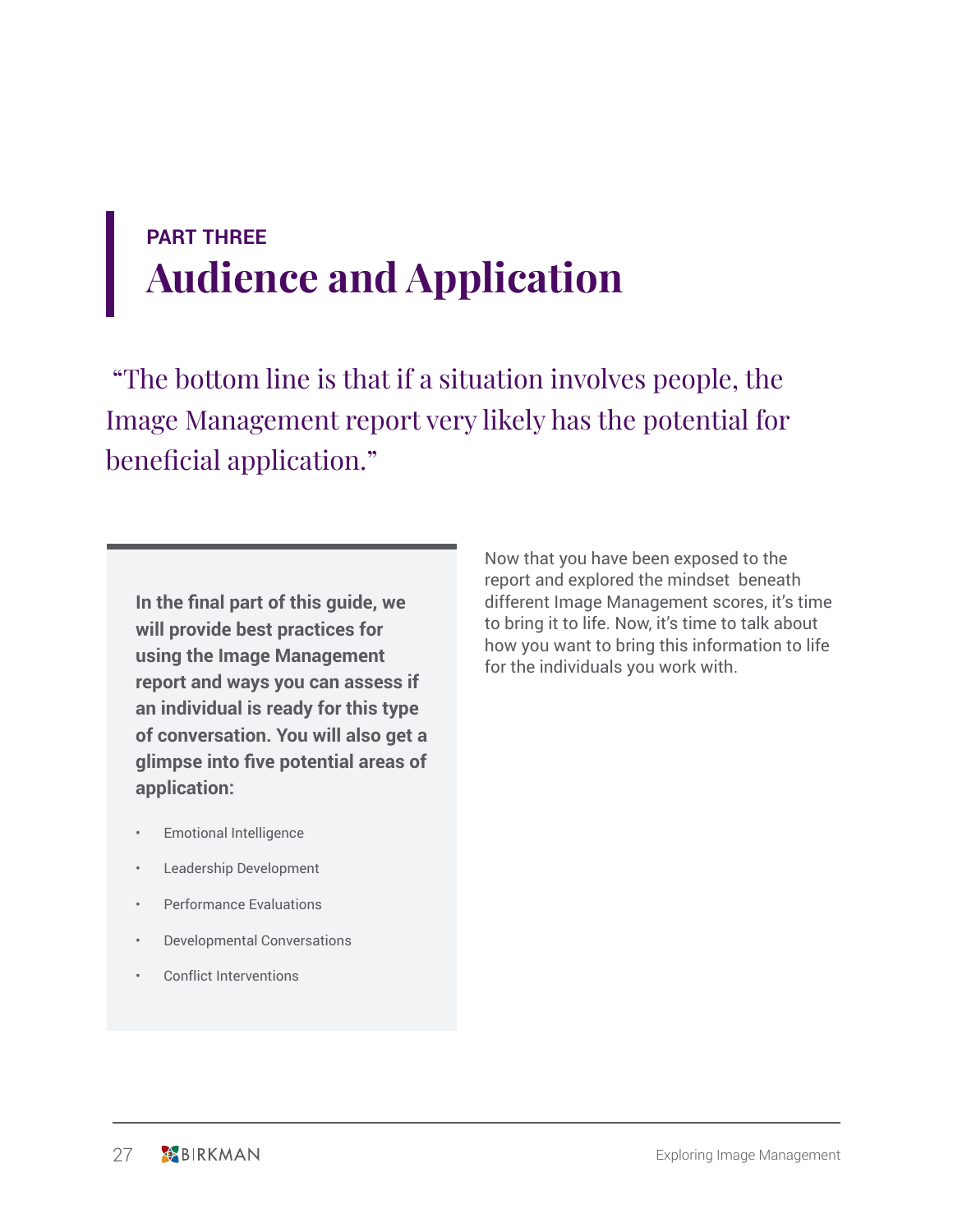# **Tips for Effectively Using the Report**

Earlier I opined that there is no one right way to make use of the Image Management report. We fully expect that how consultants use it will be almost as varied as the consultants themselves. To help you get started, however, here are a few tips and techniques that you may want to consider while you are experimenting and exploring.

**For the most part, the overriding objective any time the Image Management report is employed is assessing and enhancing self-awareness.** Obviously that can be done in myriad ways, and the report is designed to guide and support purposeful dialog with the client toward that end, and is not intended to be an end in itself. Indeed, it cannot be. Keeping in mind that Image Management reflects a mindset or attitude, a good first step is to explore with the client how their perspective has both served and possibly hindered them in their own personal and professional development up to the point of your first conversation with them. *Clearly, this process is not a "debrief."*

#### **Probably the most important thing you can do before having an Image Management**

**conversation is prepare for it.** Read the text yourself in advance, and let the information percolate for a while. Formulate your thoughts around what you've read and your current knowledge of the client and their situation. Remember the importance of context! How is their mindset showing up within the framework of the current context? (It might well be different in a different context.) As much as possible, anticipate potential objections from the client  $-$  again, in context.

**It's generally a good idea to draft questions** that you might ask in advance of the conversation as well, just to help get things started and then to keep things on track (see page 36 for a list of possible questions). These, of course, would be questions that relate to the current issues they are facing, and that tie as much as possible to the dynamics of the report, not necessarily the words. Be prepared to both dialog about their answers, and also to use follow-on questions to probe more fully and deeply into how their perspective is playing out. One method of doing that is to ask for more, as in, "say more about that please," or "tell me more about that, especially the part about..."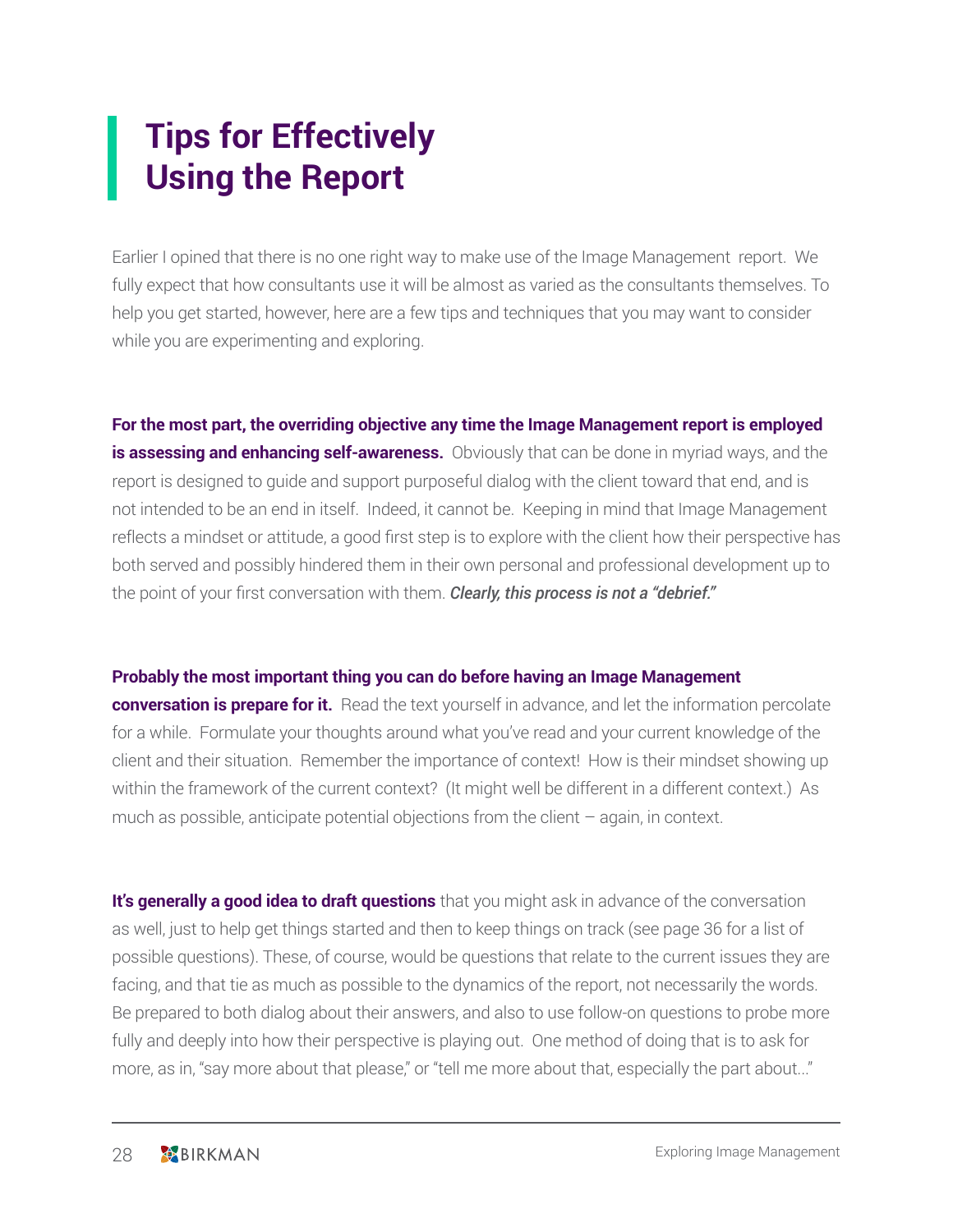You may or may not choose to share the report with the respondent. That's completely up to you, and you are under no obligation either way. Generally we opt for sharing it, but there are circumstances under which it may be preferable not to do so. Sharing the report does provide you with options you otherwise may not have. For example, you can (actually should) let them read it before you start the conversation, and ask them to highlight both statements that they agree with and statements that don't resonate so well, or not at all. Then your first dialog can be around the choices they made, and explorations of the reasons why they chose to highlight those particular statements. Depending on their level of self-awareness and their willingness to go with you on this journey, some of the most meaningful dialogue can come from this exercise alone (especially the part about what they disagree with). At a minimum, this conversation starter becomes fodder for future dialog. On that note, please always remember that the report is only to initiate meaningful dialogue, and inform anyone involved how to optimize conversations with the respondent.

#### **Whether you share the report or not, it can definitely help you be more effective with the client.**

It provides you with insights about their preferences for getting (if not giving) feedback, especially critical feedback, and also how to handle sensitive issues. You will definitely be less surprised when they exhibit a characteristic associated with their score. This same dynamic may well apply to them, as well. Sometimes it's good for a person to have a realization that something they said or did has a direct tie to their "attitude" or perspective. And if that moment passes without some acknowledgment of what just happened, it's lost forever in terms of awareness. When it's all said and done, you are the one making the operational decisions. It might be a good idea for you to ask and answer a couple of other questions before you proceed.

- 1. Is the person emotionally ready to have this kind of conversation?
- 2. Are they sufficiently self-aware that most of this will come as no surprise?
- 3. Am I ready to have this conversation with this person? Likely you are, even if it's your first time, but only you can provide the answers.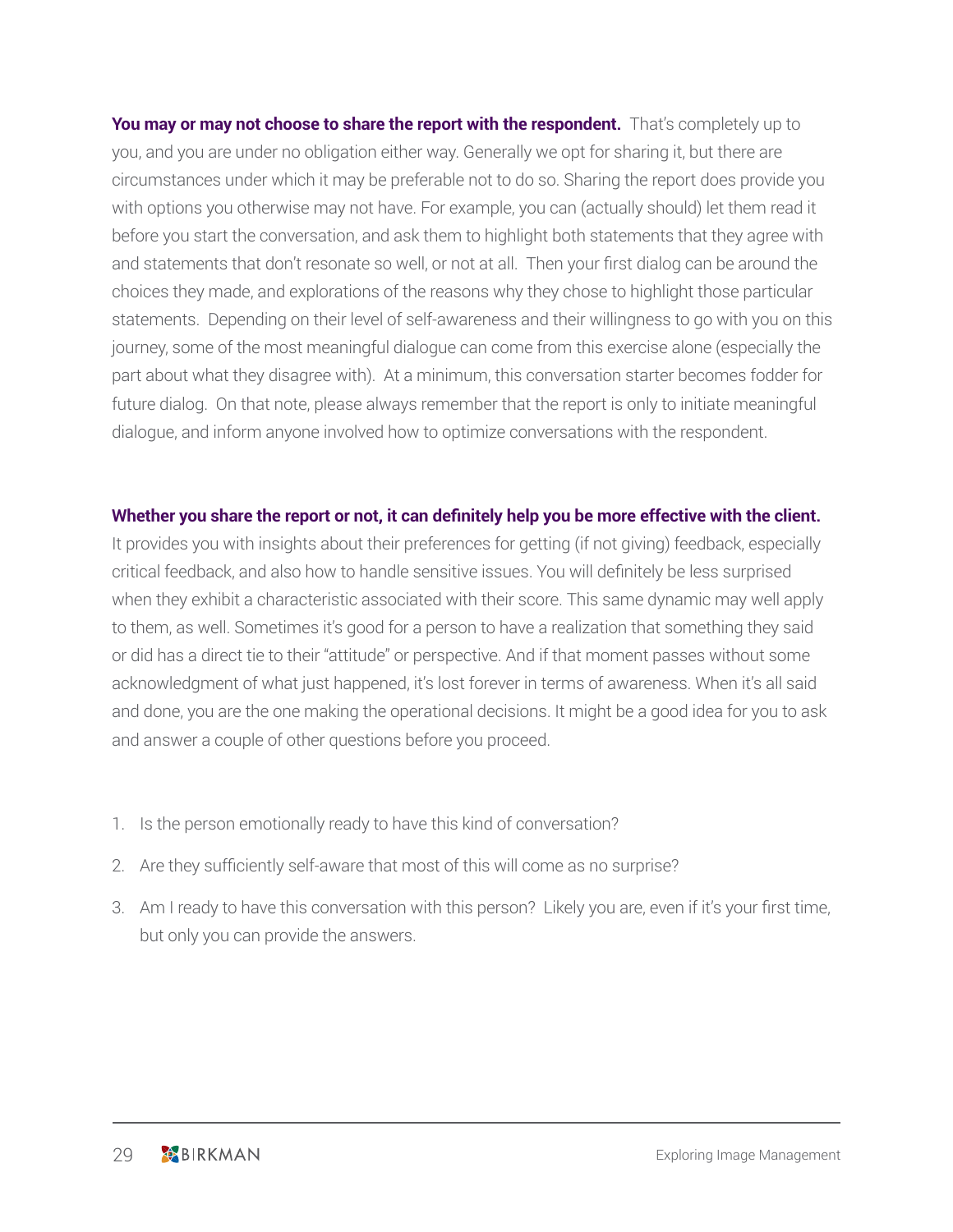# **Assessing the Audience**

You may be thinking at this point that all this sounds good, and you are probably even feeling a little excitement at the thought of incorporating this report into your practice. I certainly hope that is the case. It's also possible  $-$  if not probable  $-$  that you are also wondering how you gauge the appropriateness of using the report. And you are wise to be thinking that way, because not everyone is a perfect candidate for productively handling the information. With that in mind, let's explore some of the more important considerations associated with deciding whether or not to utilize the Image Management report.

**Generally speaking, the respondent should be of some reasonable level of maturity.** This implies that younger folks might not be good candidates for this report (such as individuals just entering the workplace). Beyond that you will want to assess the respondent's readiness to engage in legitimate *developmental dialog.* If it seems to you that the respondent is either not sufficiently self-aware already, or expresses unusual levels of resistance when receiving critical feedback, or perhaps is not emotionally mature enough at this point, you might choose to either not use the report at all, or to not process it with the respondent (letting it inform you but not the respondent).

The majority of Birkman professionals work with people who have been in the workplace for some time. It would be a rare occurrence that a respondent from that population would not be a candidate for productively utilizing the Image Management information. Certainly, executives, high-potential employees, and anyone working to develop their organizational value or leadership potential would profit from the Image Management information. Consider using the report for all your *formal coaching engagements.*

A couple of other thoughts just for you. There is no particular recommended approach or order to when and how you use the report. Over time you will flesh out two or three processes that work for you and your business. It can prove very useful even when a Signature Report is not provided (in other words, you can use an Image Management report without using the Signature Report). And of course, you can always run an Image Management report that you opt not to share with the respondent at all, using it strictly to inform you and your approach to interacting with your client.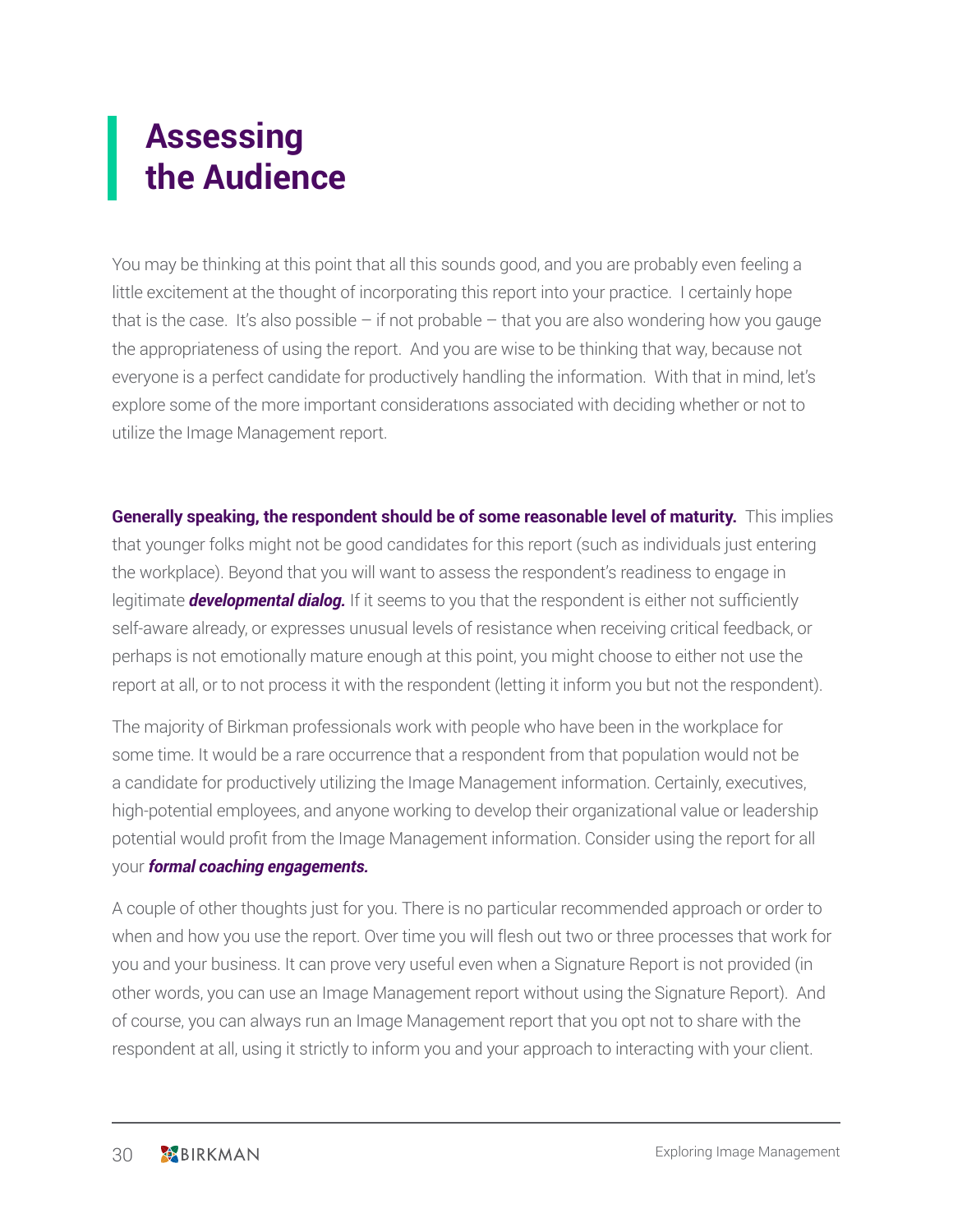

# **Applications of Image Management**

**Why would I use the Image Management report?** It would probably be easier to answer the question, "why would I not use the Image Management report?" At the very least, the information therein can significantly help you work with a client (or clients, including teams) by providing insights on such mundane things as communication, approaches to giving feedback, building rapport, and other "stylistic" preferences. It will help you get yourself "out of the way" and deal more effectively with others, especially in situations involving any kind of coaching, as stated earlier. The bottom line is that if a situation involves people, the Image Management report very likely has the potential for beneficial application.

To further stimulate your own thinking, let's spend a few minutes looking at how the Image Management report might impact some of the more popular issues in today's world.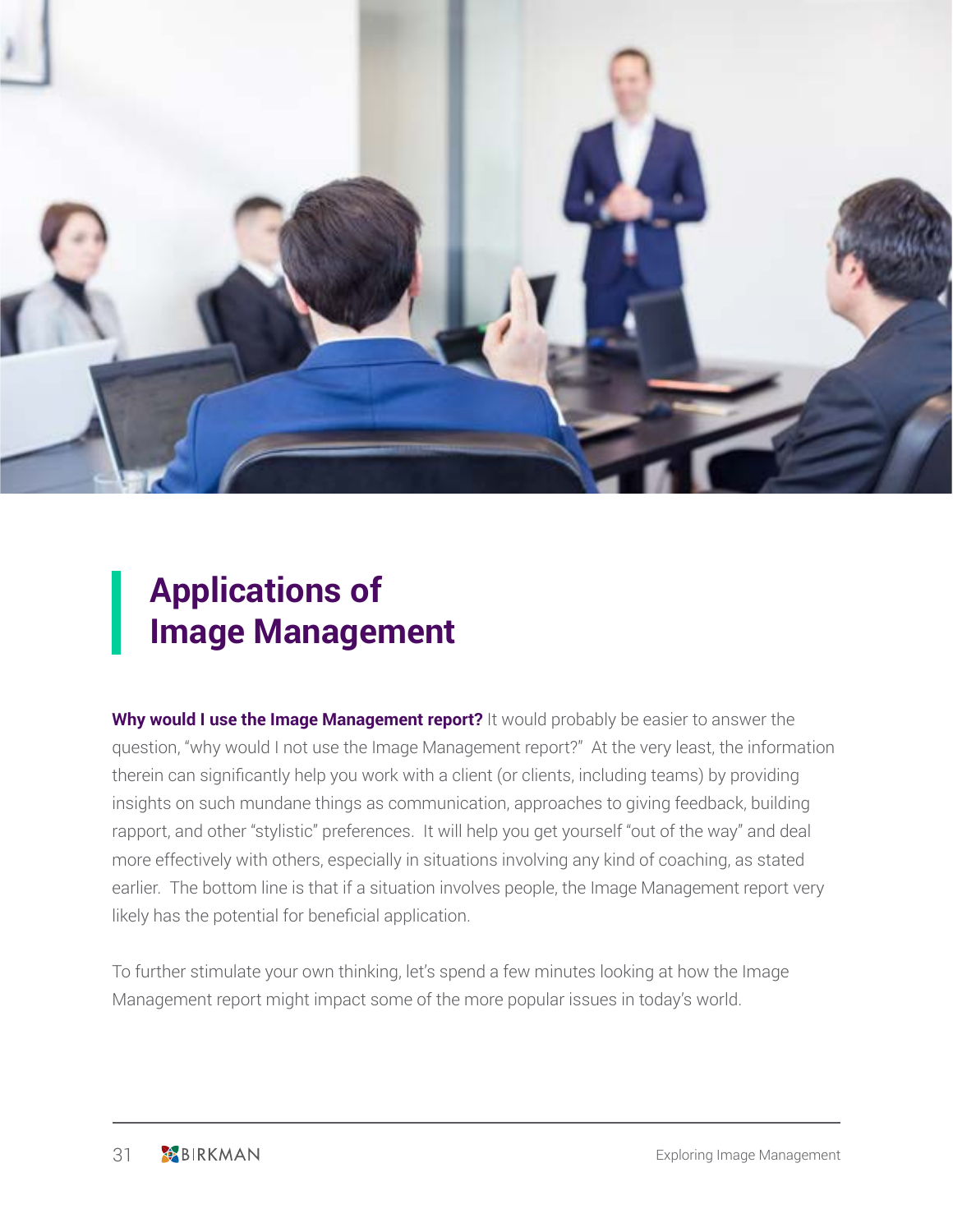### **EMOTIONAL INTELLIGENCE (EQ)**

Enhancing one's self-awareness is always a good thing, and the Image Management report can facilitate significant progress in this respect. To illustrate, consider this: It's one thing to understand that I tend to resist others exerting too much control, and quite another thing to truly understand what motivates me to behave (or react) that way. Making appropriate behavioral decisions is far easier when I can consciously comprehend what's going on inside me and be more deliberate than reactive. Earlier I insinuated that we need to "get out of our own way" when we are wearing a coaching hat, and gaining more insight about yourself and your perspectives can only help you be more effective. Ask and answer such questions as: "What about my own mindset is influencing my approach to this engagement?" and "Do my own filters help or do they hinder what I'm trying to accomplish here?" Again, the IM report can really offer some key insights for you. And of course, all this applies to your clients, as well!

### **LEADERSHIP DEVELOPMENT**

Just to be clear, the report is not intended to be a leadership assessment, so we're not necessarily talking about using the report as part of such an effort (nor any of the perspectives, for that matter). However, we can categorically assert that the report gives very insightful information regarding our natural proclivities and tendencies in a leadership role. It turns out that those tendencies are different for low Image Management people than for high Image Management people. Truly understanding and embracing those tendencies allows us to be more proactive and purposeful about the decisions we make as leaders. A self-aware person is better equipped to climb above their natural impulses and be more open to choices they might otherwise ignore. Even people who are not in a formal or designated role as a leader often find themselves in situations where they are called upon to take on an ad hoc or temporary leadership role. They can profit from this information just as much as an existing leader, so perhaps it would be a good idea to have these conversations with high-potential folks *before* they assume more responsibility.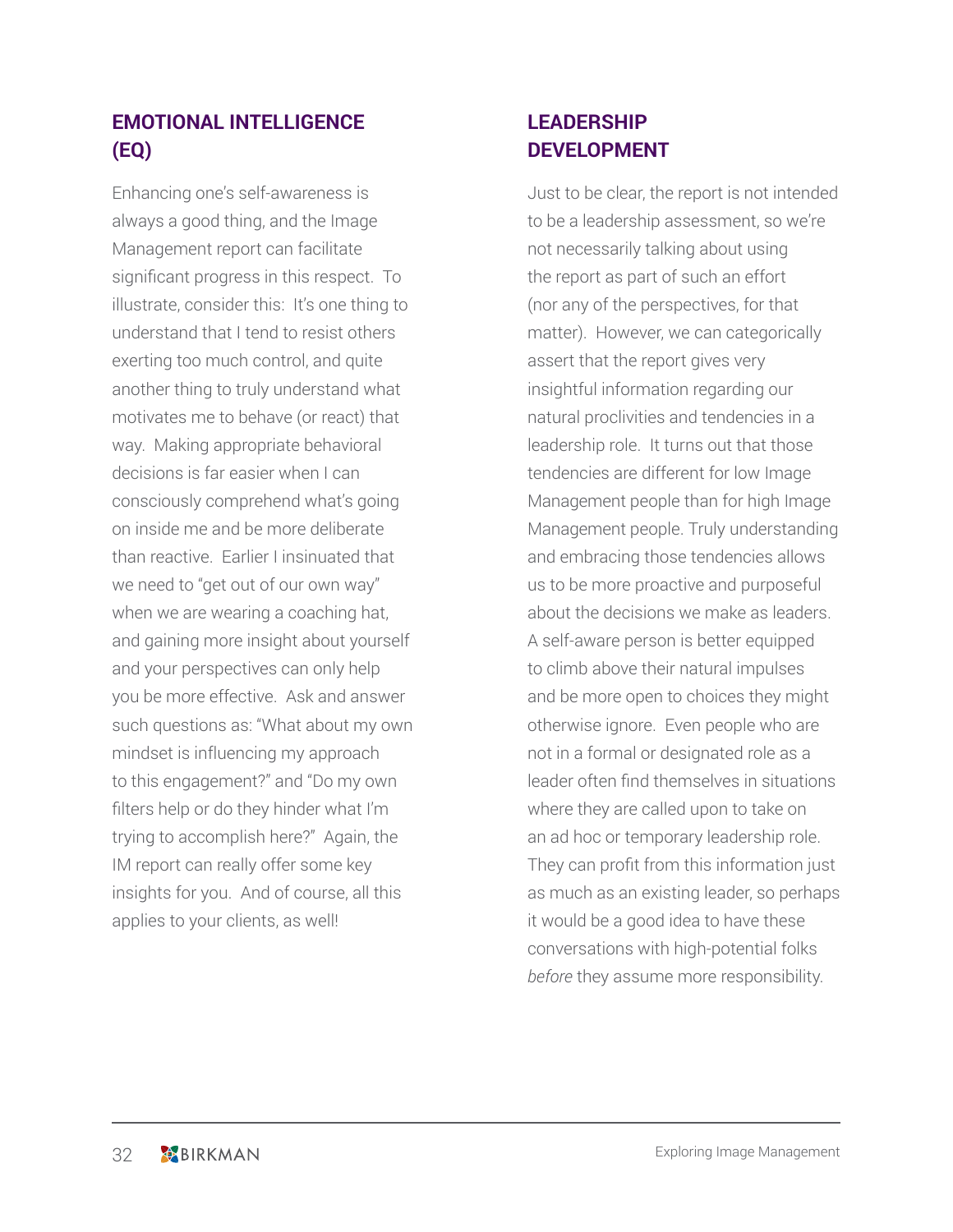### **PERFORMANCE EVALUATIONS**

A key element of most performance appraisals is the conversation around the appraisal itself – what's working; what's needing improvement; setting goals for the next period, etc. Those conversations must not be a one-size-fits-all situation. Having the discussion with a low IM person may go quite well, so obviously it makes sense to use a similar approach with everyone, right? Emphatically, NO! Trying to have a successful discussion with a high IM person using the same approach as we use with the low IM person will most assuredly not go as well, and may even create additional difficulties for both parties. The good news is that this scenario can be avoided, simply by having a different sort of discussion; one more tailored to the individual. Let's presume for a moment that the goal is to have a good outcome, in which the parties align on what is being evaluated, the measures against which the person is evaluated, and agreement on a developmental plan. It is almost vital to that outcome that the appraiser utilize an approach that encourages engagement and involvement in the process by being true to the person's perspectives. This starts with IM. Honoring where a person is on the IM scale makes all conversations more productive, most especially those which involve direct, personalized feedback. It is imperative that we understand how high IM people hear such feedback, and how it is different from the way a low IM person hears the same feedback.

### **DEVELOPMENTAL CONVERSATIONS**

Clearly, the dynamics involved here are similar to those listed in the previous section, but since these conversations can be held "on the fly" just as well as in a formal setting, some additional comments are in order. Effectiveness in this domain is contingent on framing a discussion appropriately for the person being developed. Sometimes an incident calls for immediate feedback, without sufficient time for a thorough evaluation of what actually happened to trigger the event or incident. Even in those instances, a prepared leader can make the difference between success and failure vis-a-vis the conversation. And as is almost always the case, context matters. Are we talking about the need to improve specific skills, or perhaps to avoid (or eliminate) a bad habit or other egregious behavior, or maybe even to publicly acknowledge a particularly noteworthy achievement? Yes – even positive feedback needs to be tailored to the individual. In all these situations, how the message is delivered can make all the difference! Failure to couch the message appropriately to the individual can – and often does – result in the message being completely lost.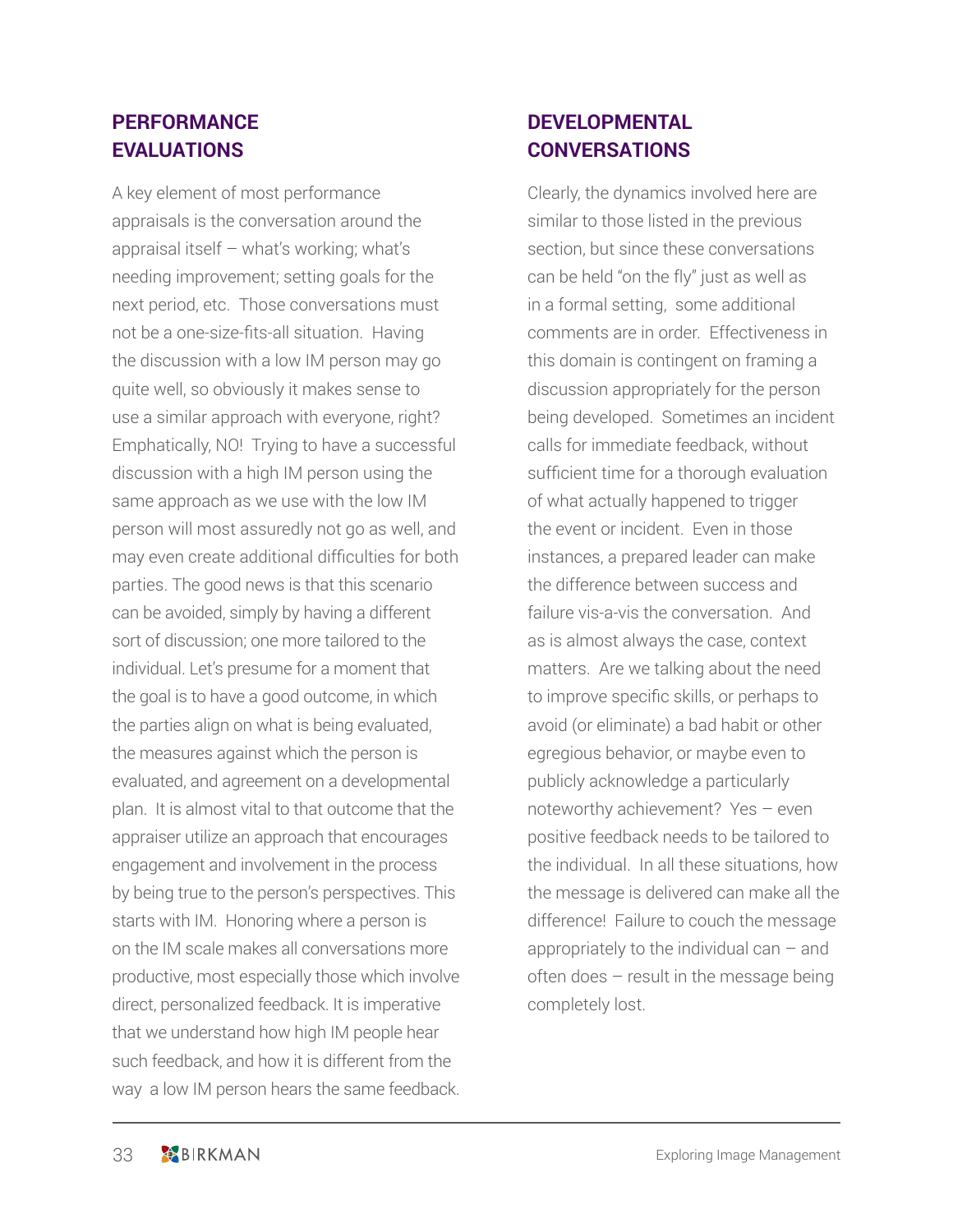### **CONFLICT INTERVENTIONS**

What you're about to read may or may not resonate with you, and unfortunately we can't engage in dialog about it. But here goes: *conflict originates with mindset.* It's true! Most of the time when we are in the throes of a conflict we don't realize that the ultimate source of the conflict is something that threatens our belief system(s). Joe did x; or Sally said y; and off we go in the mistaken belief that those actions (words) triggered the problem. In a sense, yes, the whole thing would have been avoided if only they hadn't said or done something that offended me. Very few people pause to think about "why" they are/were offended. And the answer is always because they perceived a threat to some deeply held belief, even though they may not be consciously aware that they even hold that belief. For example, a manager may hold the belief that their public image is extremely important to their success in their role as a manager. If a director should make a candid statement that challenges that belief in front of the team, the leader is likely to be offended, perhaps deeply so.

Now we may think that the resulting conflict happened because the director said it in an overly direct or blunt way (and therefore could have been avoided if he had said it more tactfully), but it was the threat to the manager's belief that actually caused the conflict, not necessarily the way the message was delivered. Even a tactful delivery would likely have resulted in conflict. Such beliefs are part of our total mindset, and any time we sense a threat to those beliefs – however small – we are likely to get defensive about them. That's how most conflict originates.

A lot, if not most, "conflict management" programs approach the issue of conflict behaviorally, which of course makes some sense. They typically don't, however, make the connection with the "attitudinal" aspects of the situation. Each person brings a different perspective to the party, as well as a different "personality." This is where tools like this report can be particularly valuable – helping us make the connection between belief system and conflict, or at least providing insights into why we behave the way that we do, especially in times of conflict. *How I handle conflict, and how I react to others during times of conflict, are very much affected by my Image Management orientation.*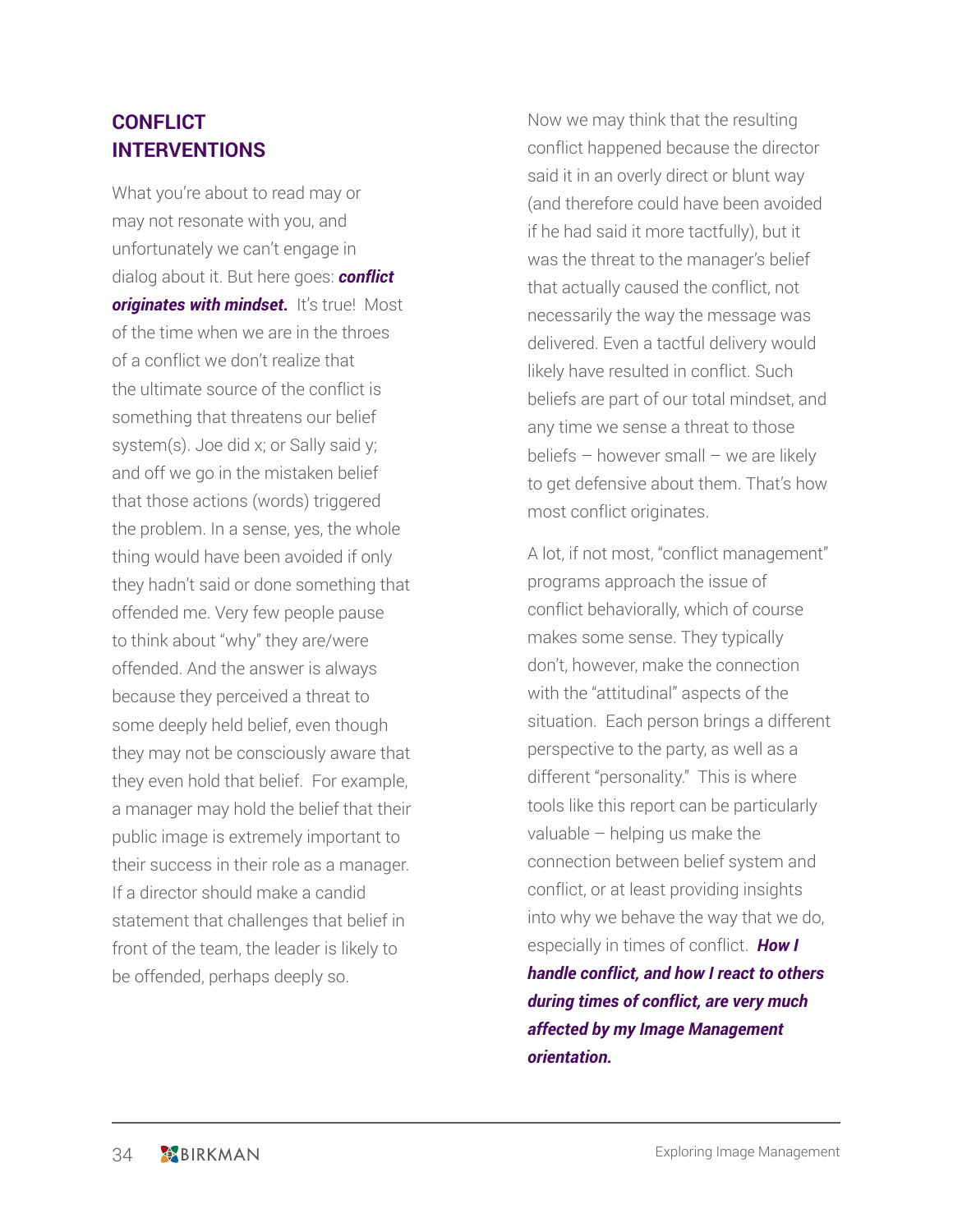These are but a few of the applications for which Image Management has value. No doubt you have already thought of situations or circumstances in recent memory for which you would have been very happy to have the additional information that is available with the Image Management report. And by all means don't limit your thoughts to only the issues we discussed here. There are many other topics for which Image Management can provide important insights. For example, think about how your Image Management perspective impacts your *risk orientation; how you exert influence on others; your approach to strategizing for the future; prioritizing; delegating; and certainly your approach to innovation and change.* 

Insights about these applications and many others all stem from *exploring the private yet powerful conversation that someone is having in their head… and beginning to examine the*  **associated implications of that conversation.** How is their Image Management mindset enhancing or inhibiting their success… or quite possibly, both? The Birkman Method can bring your clients to a new level of awareness – and ultimately effectiveness – by looking beyond the behaviors you can see and exploring the perspectives and attitudes that lie much deeper. By helping others explore the why behind these behaviors, and acknowledging the subconscious mindset behind their actions, they can be more intentional and purposeful in the ways they lead, make decisions, take risks, and shape their careers and lives.

And of course, as with any new tool or skill – becoming comfortable and confident with Image Management will require some practice and a commitment to exploring and learning. Remember how you learned to ride a bicycle? It sure wasn't by reading a book or watching a video. Reflecting on your own Image Management orientation and how it relates to the topics and themes we've covered here will be of enormous help to your own learning as you go forward. Be open to trying new techniques; experiment a little with people you know; and maybe even review this guide a few more times. Sometimes we need to hear things multiple times before they really sink in.

*Finally, please know that I and everyone at Birkman wish you success. Now get ready to effect positive changes in both your toolbox, and your results.*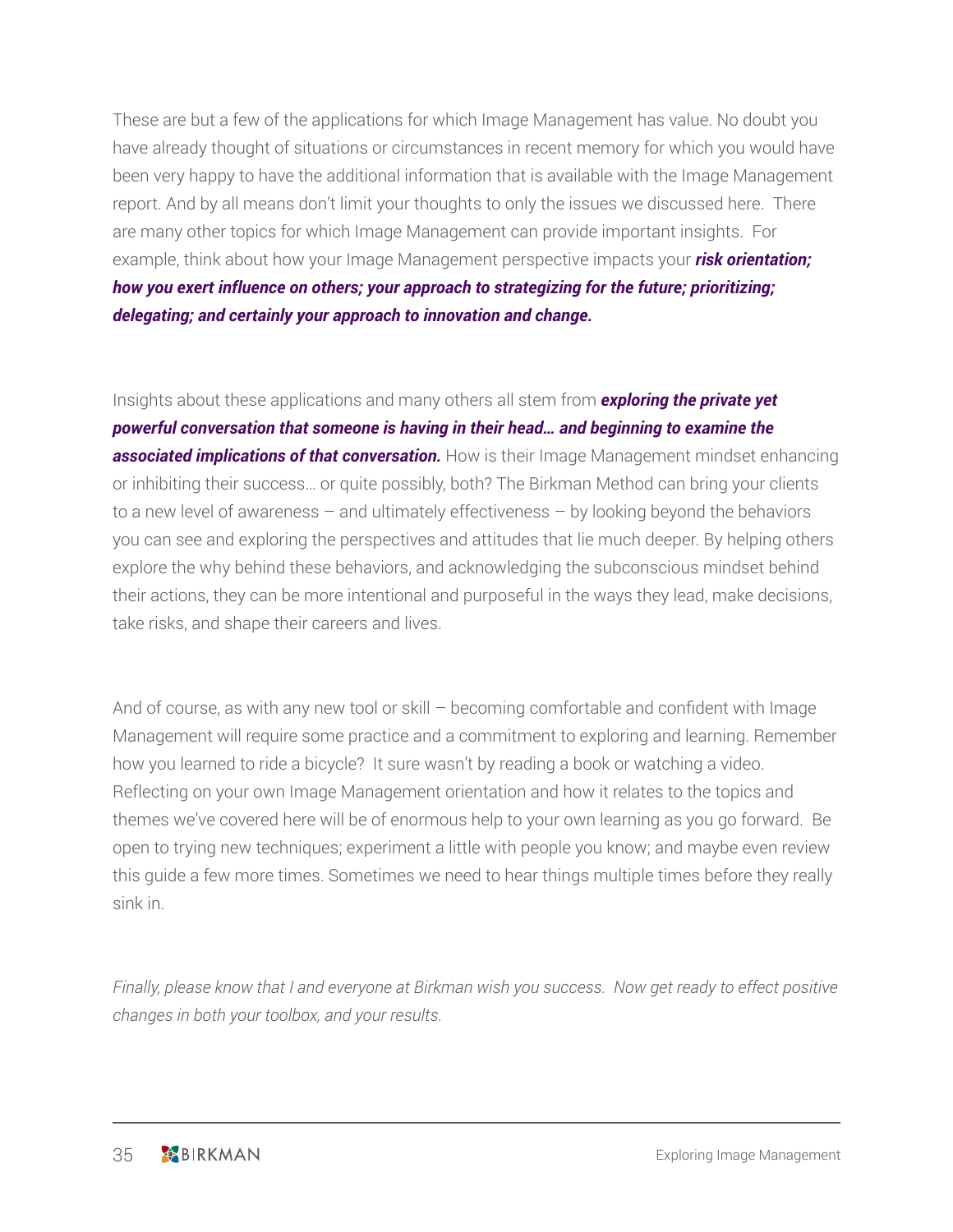### **Image Management Exploration Questions**

- 1. What about your report resonates with you most?
- 2. Are there any statements in your report that surprised you? Why was this the case?
- 3. Are there any strengths of your perspective that you could leverage more often?
- 4. Are there any challenges of your perspective that you may need to be more mindful of?
- 5. How do you see your mindset towards Image Management influencing \_\_\_\_\_\_\_ situation?
- 6. How does your mindset towards Image Management influence the way you lead?
- 7. What aspects of your Image Management do you think are helping you in your career?
- 8. Which aspects may be holding you back?
- 9. For high scores: Are there any instances where you may benefit from letting go of the importance of your image?
- 10. For low scores: Are there any instances where you may benefit from putting more effort into intentionally managing your image?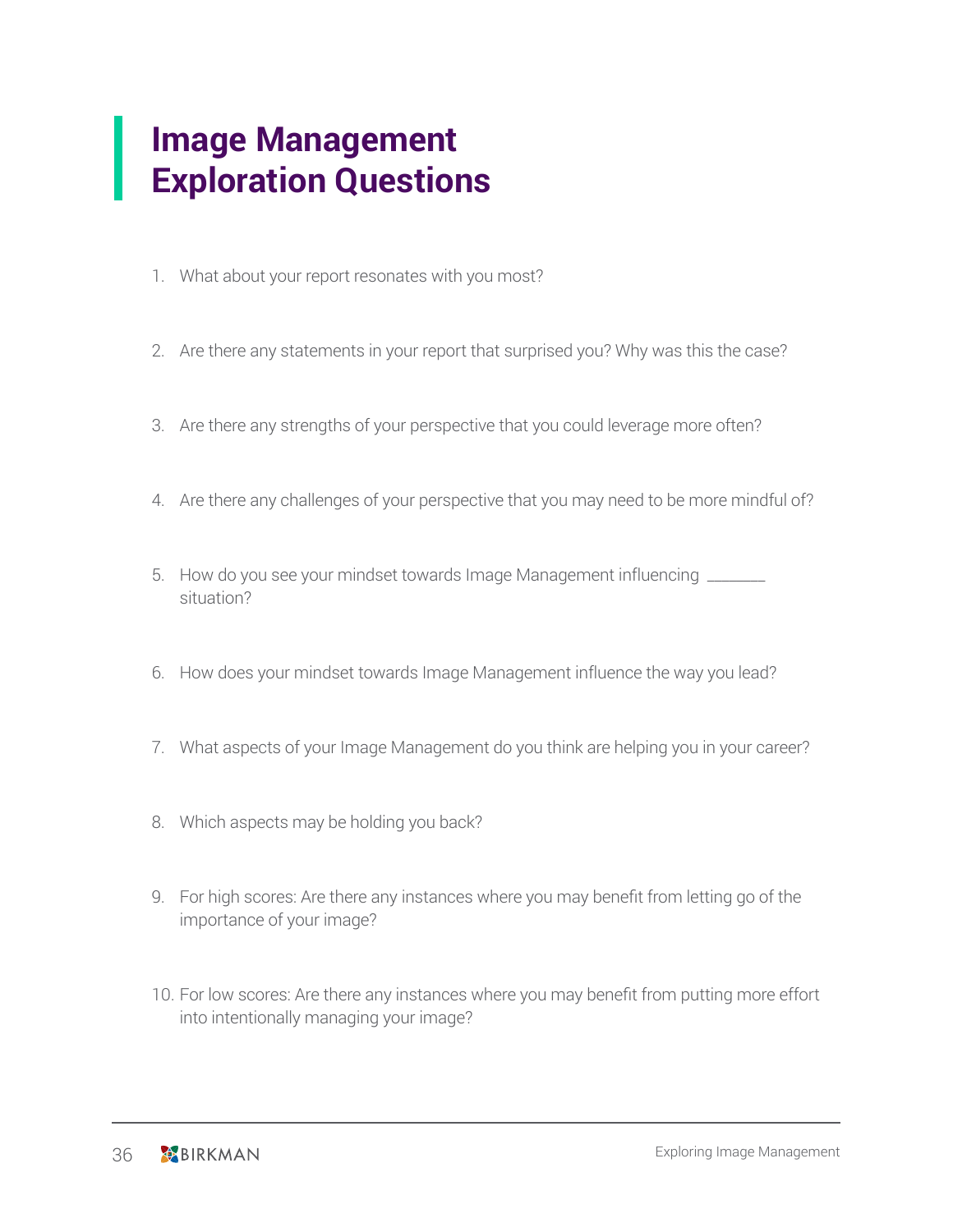#### **Copyright © 2022, Birkman International, Inc.,**

#### **All rights reserved**

Lead Author: Lynn A. Greene

Reproduction in whole or in part is strictly forbidden without the prior written consent.

#### **Birkman International, Inc.**

Website: www.birkman.com